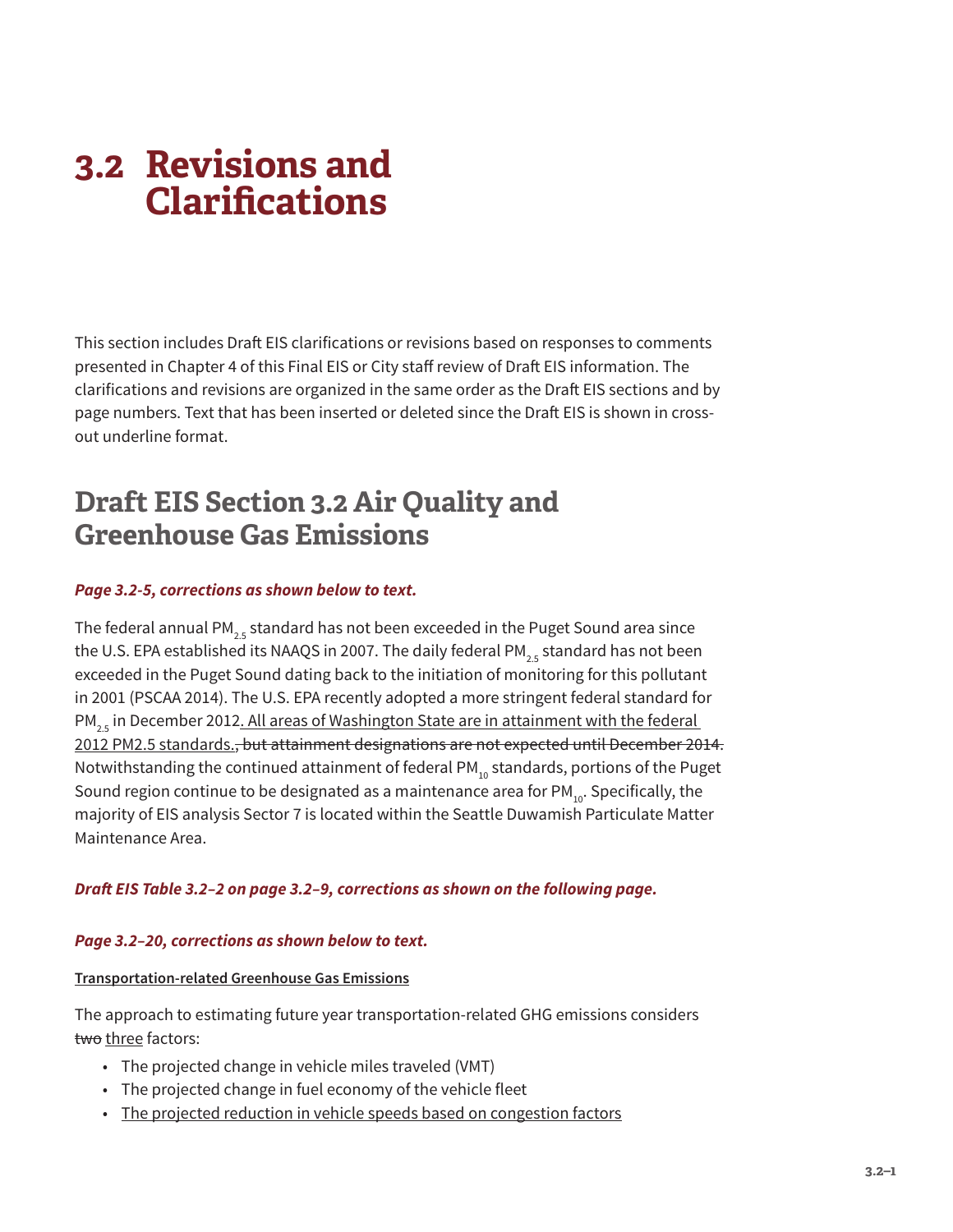Seattle Comprehensive Plan Update **Final EIS** May 5, 2016

**3.2 Revisions & Clarifications**

| 3. ANALYSIS |
|-------------|
| 4. COMMENTS |
| APPENDICES  |

| LIVUIVLJ |  |  |  |
|----------|--|--|--|
|          |  |  |  |
|          |  |  |  |
|          |  |  |  |

| <b>Pollutant</b>                       | <b>Station</b> | <b>Averaging</b><br>Time | $2009$ max<br>concentration | 2010 max<br>concentration | <b>2011 max</b><br>concentration | <b>2012 max</b><br>concentration | <b>2013 max</b><br>concentration | <b>2014 max</b><br>concentration | NAAQS <sup>1</sup><br><b>Standard</b> |
|----------------------------------------|----------------|--------------------------|-----------------------------|---------------------------|----------------------------------|----------------------------------|----------------------------------|----------------------------------|---------------------------------------|
| Ozone                                  | Beacon Hill    | $8$ hour <sup>2</sup>    | $0.049$ ppm                 | $0.043$ ppm               | 0.046 ppm                        | 0.049 ppm                        | 0.047 ppm                        | $0.048$ ppm                      | 0.075 ppm                             |
|                                        | (Sector 8)     | 1 hour                   | $1.4$ ppm                   | $1.2$ ppm                 | $1.1$ ppm                        | $1.0$ ppm                        | $1.8$ ppm                        | $1.1$ ppm                        | 35 ppm                                |
| Carbon<br>monoxide (CO)<br>(Sector 8)  | Beacon Hill    | 8 hour                   | $1.0$ ppm                   | $0.8$ ppm                 | $0.9$ ppm                        | $0.7$ ppm                        | $1.0$ ppm                        | $1.0$ ppm                        | 9 ppm                                 |
|                                        |                | 24 hour                  | $23 \mu g/m3$               | $21.4 \,\mu g/m3$         | $21.6 \,\mu g/m3$                | $21.8 \,\mu g/m3$                | $26.4 \mu g/m3$                  | $22.4 \,\mu g/m3$                | $35 \mu g/m3$                         |
| Fine particulate<br>matter $(PM, E)$   | Queen Anne     | Annual                   | $5.9 \mu g/m3$              | $6.3 \mu g/m3$            | $6.3 \mu g/m3$                   | $5.7 \mu g/m3$                   | $7.0 \,\mu g/m3$                 | $6.3 \mu g/m3$                   | $15 \mu g/m3$                         |
|                                        | (Sector 3)     | 24 hour                  | 20 µg/m3                    | $20.4 \,\mathrm{µg/m3}$   | $20.8 \,\mu g/m3$                | $23.5 \,\mu g/m3$                | $27.1 \,\mu g/m3$                | $21.1 \,\mu g/m3$                | $35 \mu g/m3$                         |
| Fine particulate<br>matter $(PM_{2n})$ | Olive & Boren  | Annual                   | $5.7 \mu g/m3$              | $5.9 \mu g/m3$            | $6.4 \mu g/m3$                   | $6.1 \,\mu g/m3$                 | $7.5 \,\mu g/m3$                 | N/A <sup>3</sup>                 | $15 \mu g/m3$                         |
|                                        | (Sector 4)     | 24 hour                  | 38 µg/m3                    | $26.1 \,\mu g/m3$         | 26.2 µg/m3                       | 26.6 µg/m3                       | $58.2 \,\mu g/m3$                | $26.5 \,\mu g/m3$                | $35 \mu g/m3$                         |
| Fine particulate<br>matter $(PM, E)$   | Duwamish       | Annual                   | $8.0 \,\mu g/m3$            | $8.5 \,\mu g/m3$          | $9.0 \mu g/m3$                   | $8.2 \,\mu g/m3$                 | $9.7 \,\mu g/m3$                 | N/A                              | $15 \mu g/m3$                         |
|                                        | (Sector 7)     | 24 hour                  | $34 \mu g/m3$               | $23.5 \,\mu g/m3$         | $25.1 \,\mu g/m3$                | $19.5 \,\mu g/m3$                | $41.7 \,\mu g/m3$                | $35.4 \,\mu g/m3$                | $35 \mu g/m3$                         |
| Fine particulate<br>matter $(PM_{2R})$ | South Park     | Annual                   | $7.6 \mu g/m3$              | $8.5 \mu g/m3$            | $9.0 \mu g/m3$                   | $8.9 \mu g/m3$                   | $10.0 \,\mu g/m3$                | $8.9 \,\mu g/m3$                 | $15 \mu g/m3$                         |
|                                        | (Sector 7)     | 1 hour                   | $0.070$ ppm                 | $0.052$ ppm               | 0.054 ppm                        | 0.057 ppm                        | 0.058 ppm                        | $0.055$ ppm                      | $0.100$ ppm                           |
| Nitrogen<br>dioxide (NO <sub>2</sub> ) | Beacon Hill    | Annual                   | $0.015$ ppm                 | $0.013$ ppm               | $0.012$ ppm                      | $0.012$ ppm                      | $0.012$ ppm                      | $0.011$ ppm                      | 0.053 ppm                             |
|                                        | (Sector 8)     | 1 hour                   | $0.053$ ppm                 | $0.030$ ppm               | 0.028 ppm                        | 0.030 ppm                        | $0.012$ ppm                      | <u>N/A</u>                       | 0.075 ppm                             |
| Sulfur<br>dioxide (SO <sub>2</sub> )   | Beacon Hill    | 24 hour                  | $0.008$ ppm                 | $0.009$ ppm               | $0.011$ ppm                      | 0.006 ppm                        | N/A                              | N/A                              | $0.14$ ppm                            |
|                                        | (Sector 8)     | Annual                   | $0.002$ ppm                 | $0.001$ ppm               | $0.001$ ppm                      | $0.001$ ppm                      | $0.001$ ppm                      | N/A                              | $0.02$ ppm                            |

### **Table 3.2–2** Ambient air quality monitoring data for monitoring stations in Seattle

NAAQs = national ambient air quality standards; NSA = no applicable standard; ppm = parts per million; µg/m3 = micrograms per cubic meter

1 NAAQS, other than ozone and particulates, and those based on annual averages or annual arithmetic means, are not to be exceeded more than once a year. The 8 hour ozone standard is attained when the 3-year average of the fourth highest daily concentration is 0.08 ppm or less. The 24 hour PM<sub>2</sub> standard is attained when the 3-year average of the 98th percentile is less than the standard.

2 The U.S. EPA revoked the national 1 hour ozone standard on June 15, 2005. This state 8 hour ozone standard was approved in April 2005 and became effective in May 2006.

3 No Data Available from PSCAA.

*Sources: PSCAA, 2012b.*

## *Page 3.2–21, corrections as shown below to text.*

*Vehicle Speeds in 2035.* Vehicle speeds will decrease in the future as a result of increased VMT and resultant congestion on existing roadway links. Congestion factors were calculated for each vehicle type based on the US Environmental Protection Agency Motor Vehicle Emission Simulator (MOVES) Model.

*Results.* All four 2035 Draft EIS alternatives generate roughly the same annual GHG emissions, as shown in Table 3.2–3. Alternative 1, the No Action Alternative, is expected to have the highest GHG emissions among the Draft EIS alternatives. Alternative 2, which includes the most concentrated growth pattern, is expected to have the lowest GHG emissions among the Draft EIS alternatives. However, the variation is within one half of one percent. All of the 2035 alternatives are expected to generate lower slightly higher GHG emissions than in 2015. This is due to a combination of factors: projected fuel economy would be slightly outweighed by the overall increase in VMT and change in congestion levels (i.e. travel speeds) by 2035. because the projected improvements in fuel economy outweigh the projected increase in VMT. When evaluated in comparison to the No Action Alternative, emissions under alternatives 2, 3 and 4 would be lower and thus have no identified adverse impacts.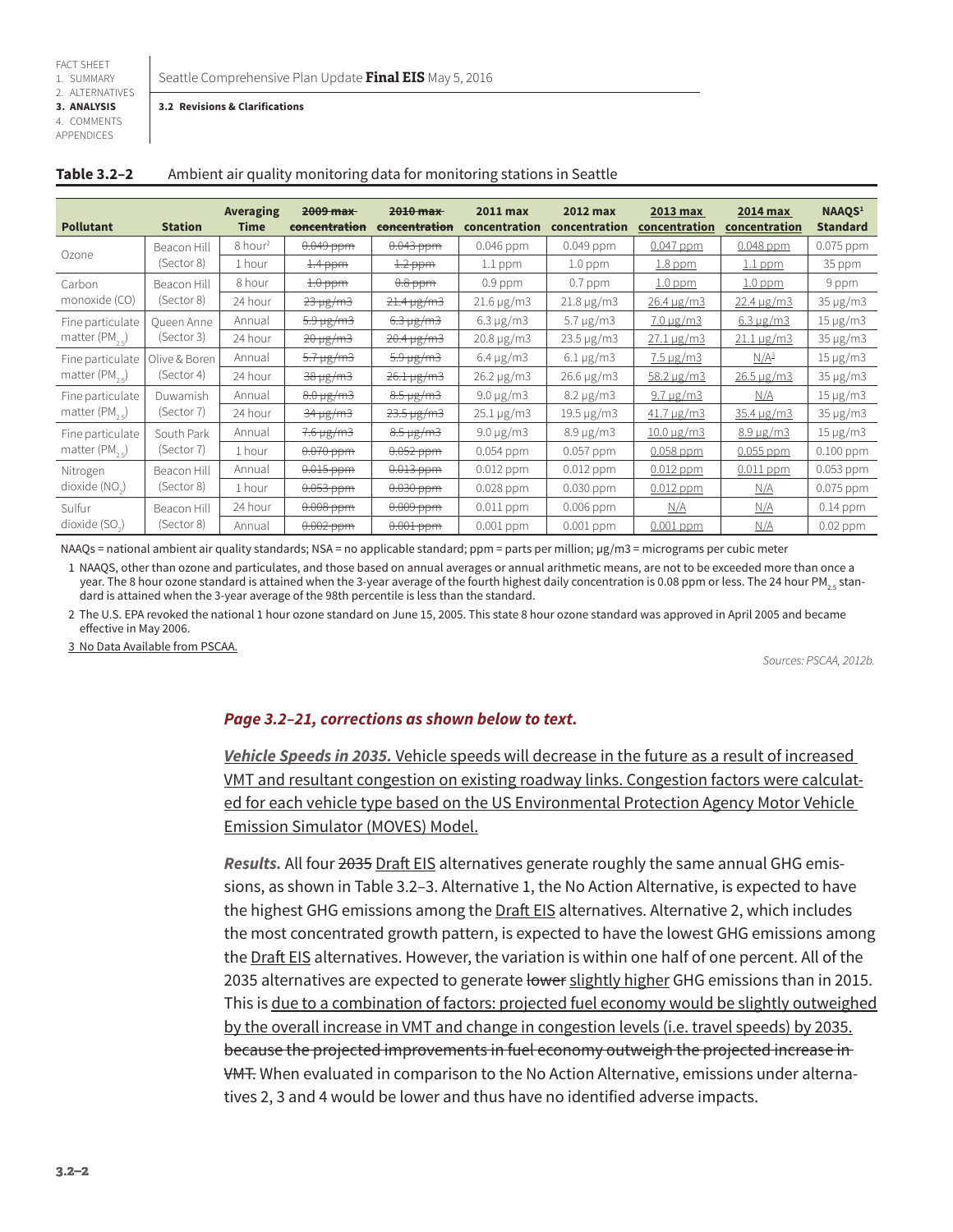FACT SHEET

# *Draft EIS Table 3.2–3 on page 3.2–21 (Final EIS Table 3.1–2 on page 3.1–5), corrections as shown below, in Final EIS Section 3.1.1 on page 3.1–5 and in Final EIS Appendix B.1.*

|                        | <b>GHG Emissions in MTCO.e</b> |                        |                        |                        |                        |                                 |                                            |
|------------------------|--------------------------------|------------------------|------------------------|------------------------|------------------------|---------------------------------|--------------------------------------------|
| <b>Type of Vehicle</b> | 2015<br><b>Existing</b>        | 2035<br><b>Alt. 1</b>  | 2035<br><b>Alt. 2</b>  | 2035<br><b>Alt. 3</b>  | 2035<br>Alt. 4         | 2035 Preferred<br><b>Alt. 5</b> | <b>2035 Sensitivity</b><br><b>Analysis</b> |
| Cars and Light Trucks  | 1,603,000                      | 1,233,000<br>1,379,000 | 1,224,000<br>1,369,000 | 1,229,000<br>1,375,000 | 1,233,000<br>1,379,000 | 1,376,000                       | 1,402,000                                  |
| Heavy Trucks           | 720,000                        | 892,000<br>990,000     | 892,000<br>990,000     | 892,000<br>989,000     | 891,000<br>989,000     | 989,000                         | 989,000                                    |
| <b>Buses</b>           | 64,000                         | 42,000                 | 42,000                 | 42,000                 | 42,000                 | 42,000                          | 42,000                                     |
| Vanpools               | 2,000                          | 2,000                  | 2,000                  | 2,000                  | 2,000                  | 2,000                           | 2,000                                      |
| <b>Total</b>           | 2,389,000                      | 2,169,000<br>2,413,000 | 2,160,000<br>2,403,000 | 2,165,000<br>2,408,000 | 2,168,000<br>2,412,000 | 2,409,000                       | 2,435,000                                  |

### Table 3.2-3 Road transportation emissions (2035)

*Source: Fehr & Peers, 2014; 2016.*

# *Page 3.2–22, corrections as shown below to text.*

All of the 2035 alternatives are expected to generate lower result in a marginal increase in air pollutant emissions than in 2015, resulting in a net decrease marginal increase in transportation-related air pollutant emissions. This is because the projected improvement in fuel economy outweighs help to limit the emissions resulting from the projected increase in VMT and increased congestion. Transportation-related air pollutant emissions under existing conditions and each of the four alternatives are presented in Figure 3.2–6 and Appendix A.1. Note that these emissions are City-wide assuming development under each alternative and do not reflect a development-specific increment attributable to each Comprehensive Plan alternative.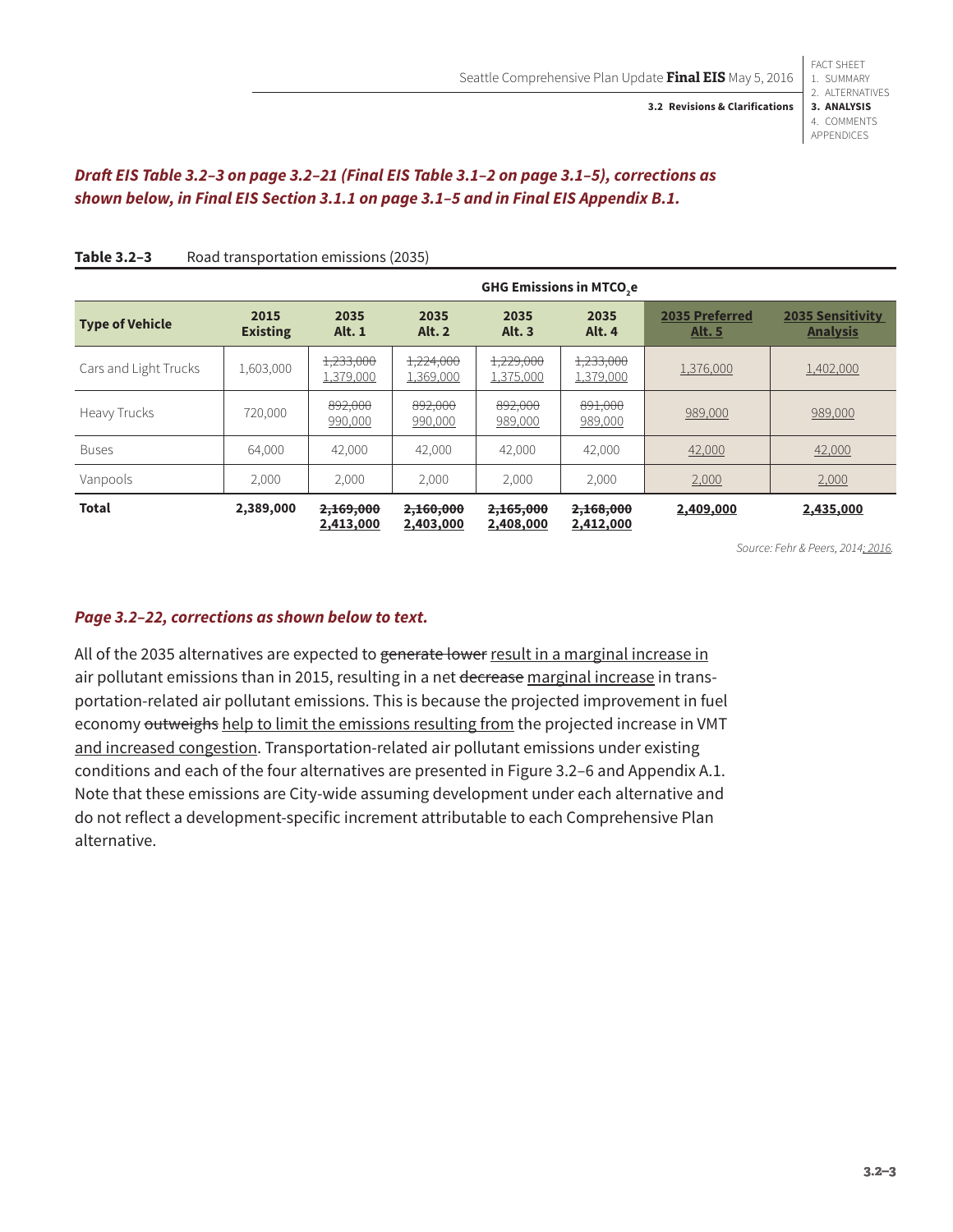# *Draft EIS Figure 3.2–6 on page 3.2–23, corrected as shown below and in Final EIS Appendix B.1.*



#### Figure 3.2-6 Road transportation pollutant emissions

#### *Page 3.2–24, corrections as shown below to text.*

#### **Total Emissions**

Operational GHG emissions from Alternative 1 are presented in Figure 3.2–7 and Appendix A.1. No significant adverse impacts are identified with respect to these GHG emissions. Al-<u>ternative 1 would result in a net increase of 124,518 metric tons of CO<sub>2</sub>e over existing (2015) </u> conditions. The emissions reductions increase from Alternative 1 would be the lowest greatest of any of the four alternatives, largely as the result of greater predicted VMT than the other alternatives, which is a reflection of the greater number of residential development and jobs in the more peripheral urban villages in the city and in places outside urban villages.

#### *Pages 3.2–25 and 3.2–26, corrections as shown below to text.*

#### **GREENHOUSE GAS EMISSIONS**

GHG emissions under development of Alternative 2 were calculated using the same methodologies as those described for Alternative 1, but reflect the land use differences of increased density of residential development in the urban core. Operational GHG emissions from Alternative 2 are presented in Figure 3.2–8 and Appendix A.1. No significant adverse impacts are identified with respect to these GHG emissions. The emissions reductions from Alternative 2 would be the greatest While total GHG emissions of Alternative 2 would result <u>in an emissions increase over existing (2015) conditions by 111,303 metric tons of CO<sub>2</sub>e, this  $\,$ </u>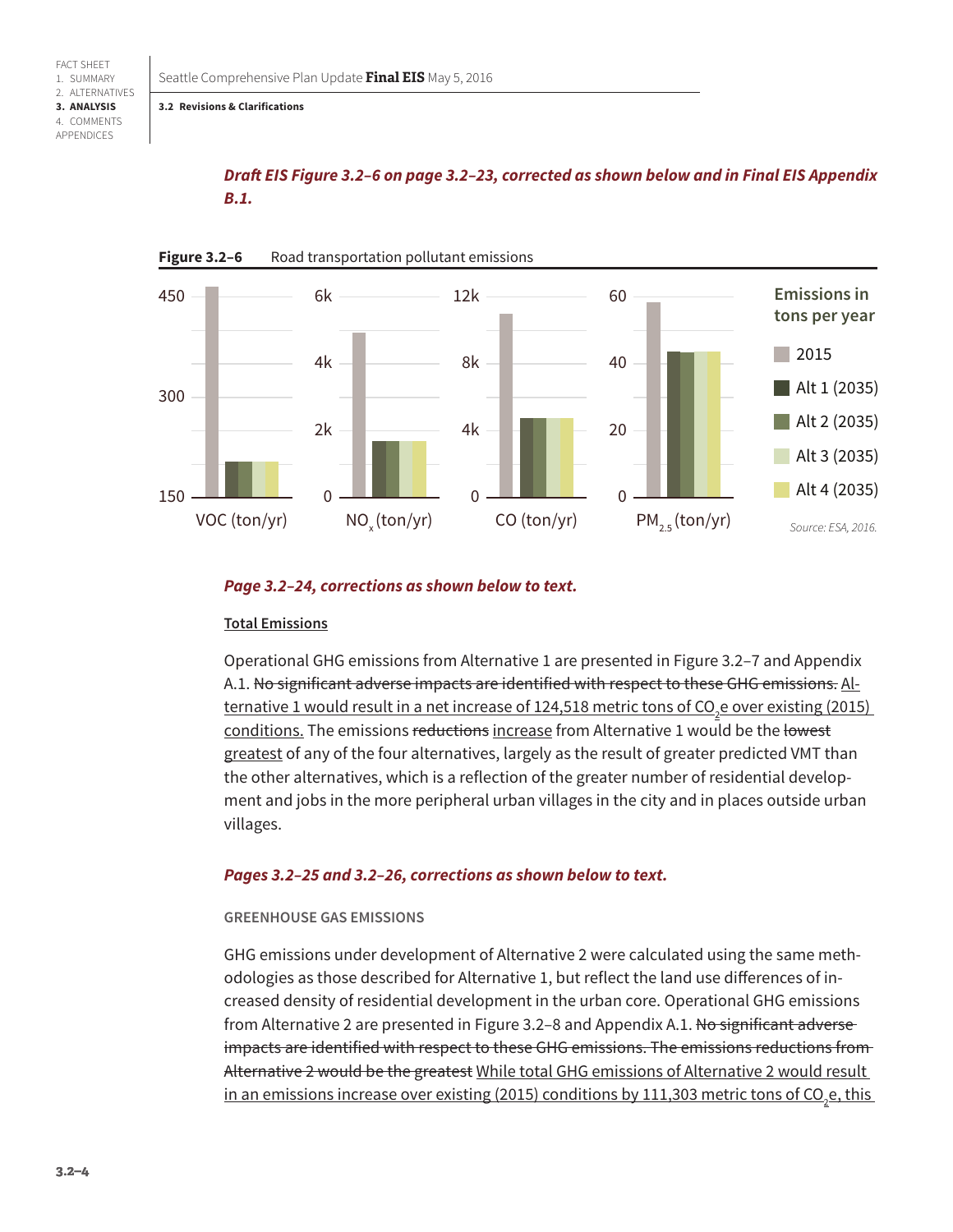increase would be the smallest of any of the four alternatives, largely as the result of re-

duced VMT which is a reflection of the greater number of residential development and jobs in the more central urban centers and villages. Because this increase is less than that of the No Action Alternative, it is not considered an adverse impact.

# *Pages 3.2–27, corrections as shown below to text.*

## **GREENHOUSE GAS EMISSIONS**

GHG emissions under development of Alternative 3 were calculated using the same methodologies as those described for Alternative 1, but reflect the land use differences of increased density of residential development in the urban core and places served by light rail. Operational GHG emissions from Alternative 3 are presented in Figure 3.2–9 and Appendix A.1. Total GHG emissions of Alternative 3 would represent an increase over existing (2015) <u>conditions of 116,268 metric tons of CO<sub>2</sub>e.</u> <del>No significant adverse impacts are identified with</del> respect to these GHG emissions. The emissions reductions increases realized from implementation of Alternative 3 would be less greater than those of Alternative 2 but greater less than those of Alternative 1, the No Action Alternative. Because this increase is less than that of the No Action Alternative, it is not considered an adverse impact.

# *Page 3.2–27 and 3.2–28, corrections as shown below to text.*

# **GREENHOUSE GAS EMISSIONS**

GHG emissions under development of Alternative 4 were calculated using the same methodologies as those described for Alternative 1, but reflect the land use differences of increased density of residential development in the urban core and selected places served by light rail or bus service. Operational GHG emissions from Alternative 4 are presented in Figure 3.2–10 and Appendix A.1. No significant adverse impacts are identified with respect to these GHG emissions. Total GHG emissions of Alternative 4 would represent an increase <u>over existing (2015) conditions of 117,219 metric tons of CO<sub>2</sub>e. The emissions <del>reductions</del></u> increases realized from implementation of from Alternative 4 would be similar to those of Alternative 3. Because this increase is less than that of the No Action Alternative, it is not considered an adverse impact.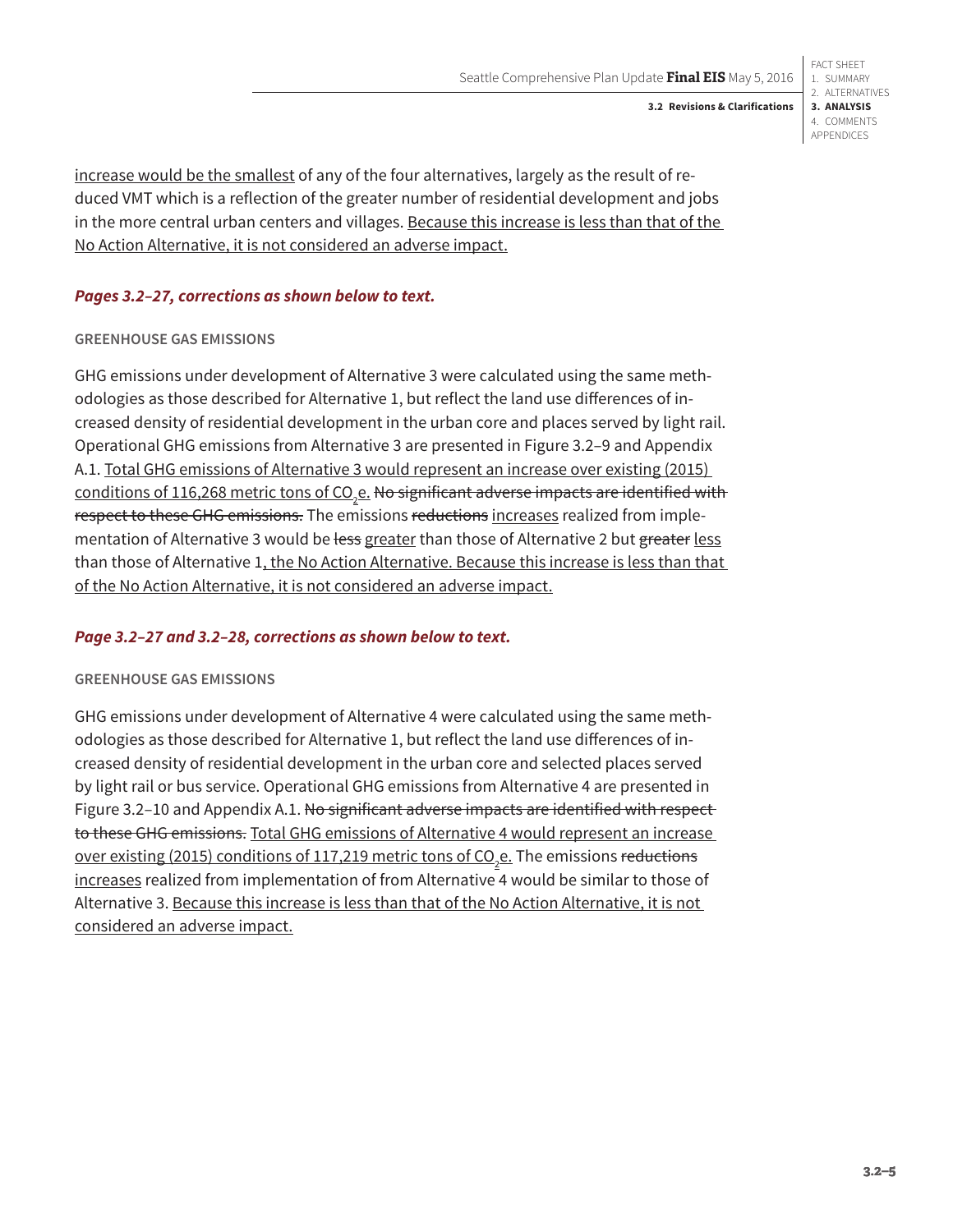## *Draft EIS Figures 3.2–7 through 3.2–10 on pages 3.2–24, 3.2–25, 3.2–26 and 3.2–28, corrected as shown below and in Final EIS Appendix B.1.*







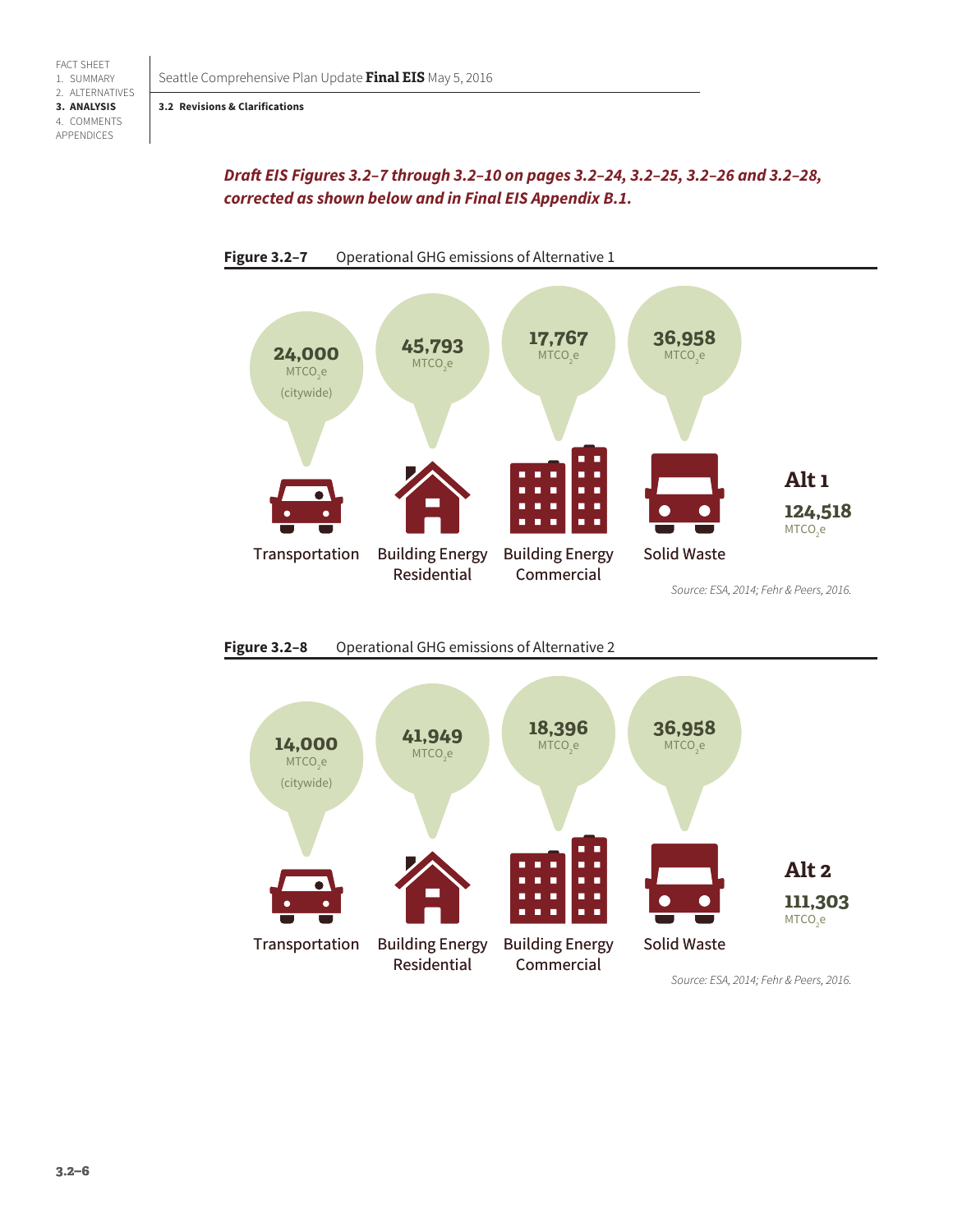FACT SHEET 1. SUMMARY 2. ALTERNATIVES **3. ANALYSIS** 4. COMMENTS APPENDICES

**3.2 Revisions & Clarifications**



### **Figure 3.2–9** Operational GHG emissions of Alternative 3





**3.2–7**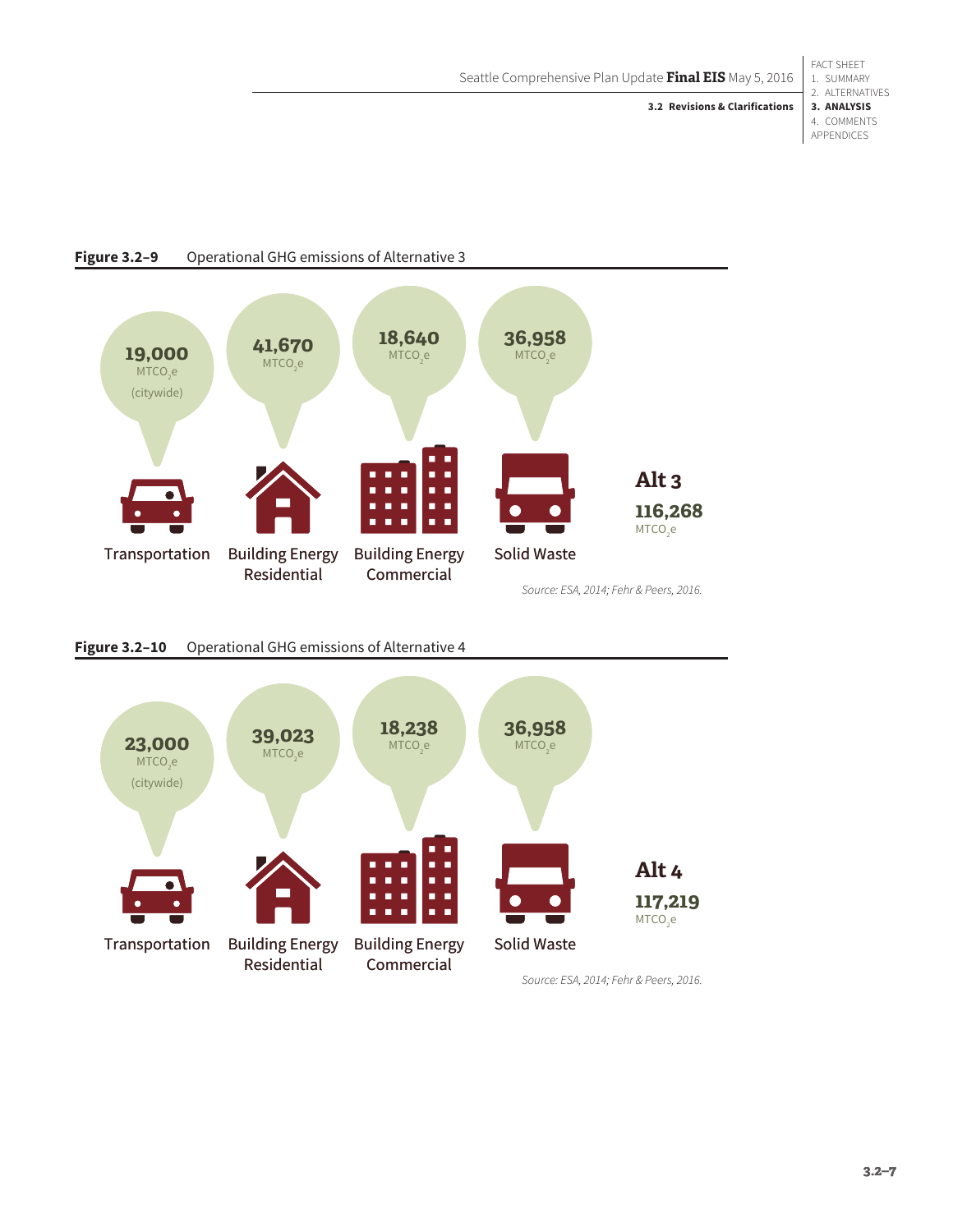# **Draft EIS Section 3.4 Land Use: Patterns, Compatibility, Height, Bulk and Scale**

#### *Page 3.4-19, new text under Impacts Common to All Alternatives as shown below.*

#### **GROWTH-ESTIMATES**

The proposal in Final EIS Chapter 2 includes a method for defining urban village growth estimates. These are similar to the "growth targets" in the prior Comprehensive Plan. They are proposed to be defined in terms of percentage growth levels over a 2015 baseline level, and would represent benchmarks of the preferred density and intensity levels for each urban village. See Chapter 2 for additional description of details.

In terms of policy, the proposed growth estimates would provide a logically-defined basis for growth distribution to urban villages that would directly relate to the broader goals and policy objectives of the Comprehensive Plan. This demonstrates intentionality in how growth is meant to be distributed by the City through implementation of its Comprehensive Plan, and thus no internal inconsistencies within the Plan are identified.

In terms of potential for adverse land use impacts, defining the growth estimates on a percentage-over-baseline basis reduces the potential of "over-assigning" or "under-assigning" growth amounts distributed among the urban villages. Conceptually, if paired with effective growth management strategies over the next 20 years, this approach could help to avoid excessive levels of overall growth-related land use impacts from occurring in any given urban village. If this occurred, it could be concluded as likely to result in positive impacts, or fewer adverse impacts, than might result from growth estimates defined by other methods. However, it is also noted that the growth estimates by themselves create few obligations for mandatory changes in City growth management policies if they are exceeded: 1) there would be a need to cease use of SEPA "infill thresholds" (refer to Section 2.4) if estimates are exceeded in an urban village (e.g. causing more future developments in that village to undergo SEPA review); and 2) in a non-mandatory fashion, exceedances of growth estimates in a given urban village would suggest that the City should examine other strategies or actions to possibly take to manage or respond to growth levels.

## *Page 3.4-31, new text under Effects of Other Policy Changes as shown below.*

When considering the nature of different land use policy changes described earlier in this section, it is noted that the combination of proposed urban village expansion areas, deletion of existing policies LU59 and LU60, and changes in Future Land Use Map (FLUM) mapping practices could lead to two kinds of future land use changes:

1. Within Urban Village boundaries, there would be a greater possibility that land currently zoned Single Family could be rezoned to other zone designations, most typically anticipated to be multifamily residential zones or other low-density residential zones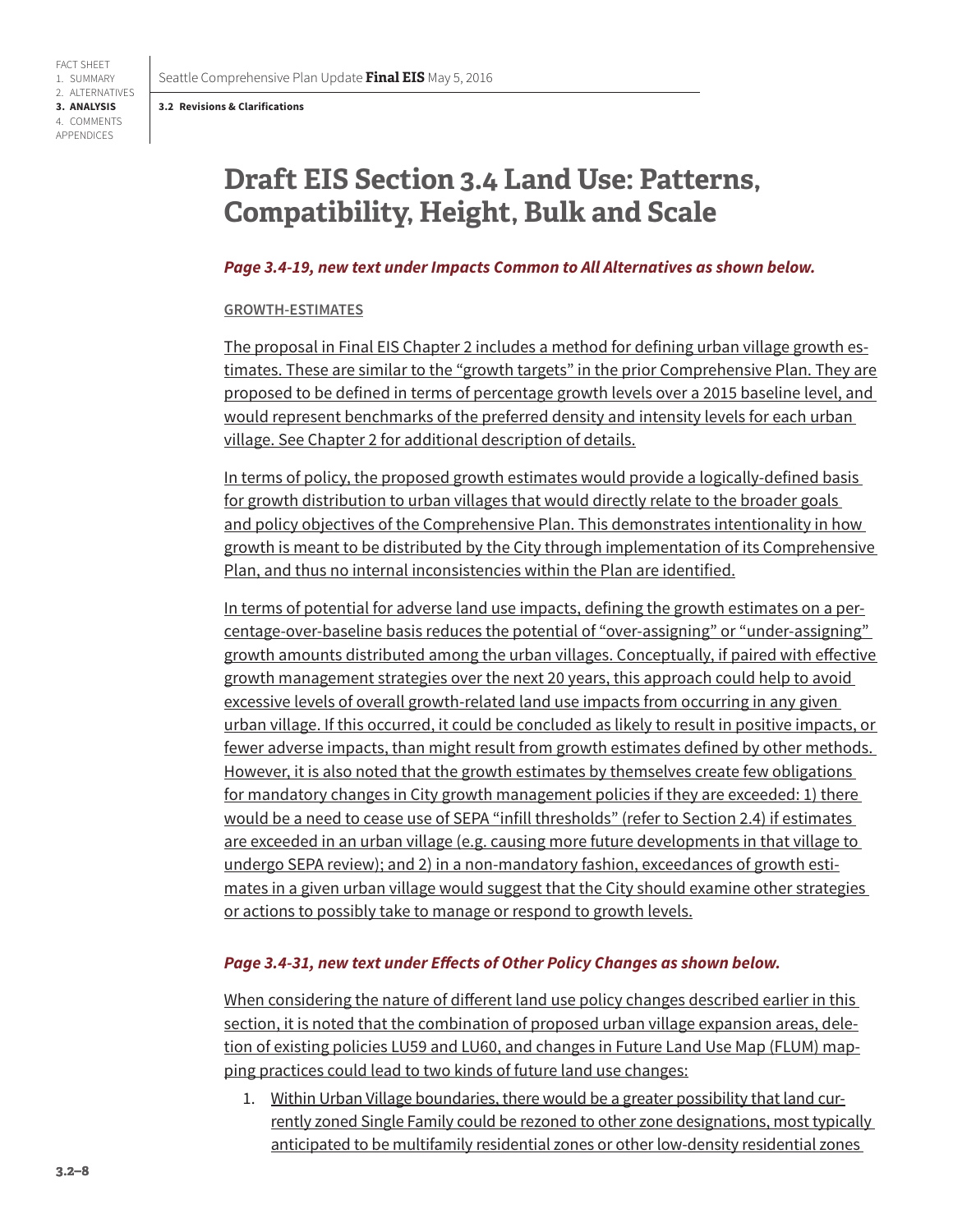#### FACT SHEET 1. SUMMARY 2. ALTERNATIVES **3. ANALYSIS** 4. COMMENTS APPENDICES

that might allow variations in housing types or forms. This reflects the removal of a near-prohibition of any Single Family rezones with the LU59 and LU60 policy change, and an increased flexibility to propose redesignations and rezones of land due to the FLUM mapping changes. This could be possible within several urban villages that have Single Family zoned land, such as those illustrated in Draft EIS Figures 3.4-14 through 3.4-17. A rationale for changes in such areas could include their walkable proximity to frequent transit service. Adverse impacts with regard to compatibility, height, bulk and scale would be similar to those already disclosed in this section (see the first paragraphs under "Land Use Compatibility" and "Height, Bulk and Scale" for Alternative 3, page 3.4-26, for example). It is noted that future rezones would be subject to the rezone criteria and the Single Family zone designation criteria in Title 23 (see SMC 23.34), which could be a limiting factor and a decision-making factor in whether such rezones would occur. These criteria impose limitations on rezones from Single-Family designations, with content that is very similar to contents of LU59 and LU60.

2. In areas where expanded urban village boundaries could newly encompass land currently zoned Single Family, there would be a greater possibility that this land could be rezoned to other zone designations, most typically anticipated to be multifamily residential zones or other low-density zones that might allow variations in housing types or forms. The rationale for this type of land use change would reflect the intent to encourage denser patterns of residential living in places (Urban Villages) where there is very good transit service, thus encouraging land use and transportation efficiencies. Adverse impacts would be similar to those already disclosed in this section (same citation as above, page 3.4-26). Future rezones would be subject to the rezone criteria and the Single Family zone designation criteria in Title 23 (see SMC 23.34), which could be a limiting factor and a decision-making factor in whether such rezones would occur.

These disclosures of possible adverse impacts are made to clarify the range of future possible outcomes given the combination of land use policy reforms that are proposed under Alternative 3.

# *Page 3.4-35, new text under Alternative 4 Effects of Other Policy Changes as shown below.*

Similar to additional disclosures made for Alternative 3, rezones from Single Family zones to other zones could occur on such properties within Urban Village boundaries, or in recommended expansion areas for Urban Villages defined for Alternative 4. In addition to those identified for Alternative 3, expansion areas could include area within the Ballard, Fremont, West Seattle Junction, and Crown Hill urban village vicinities (see Figures 3.4-20 through 3.4-22). The potential range of adverse impacts would be similar to those disclosed earlier in this section for alternatives 3 and 4, with a broader possible geographic range of change given the additional neighborhood expansion areas listed above.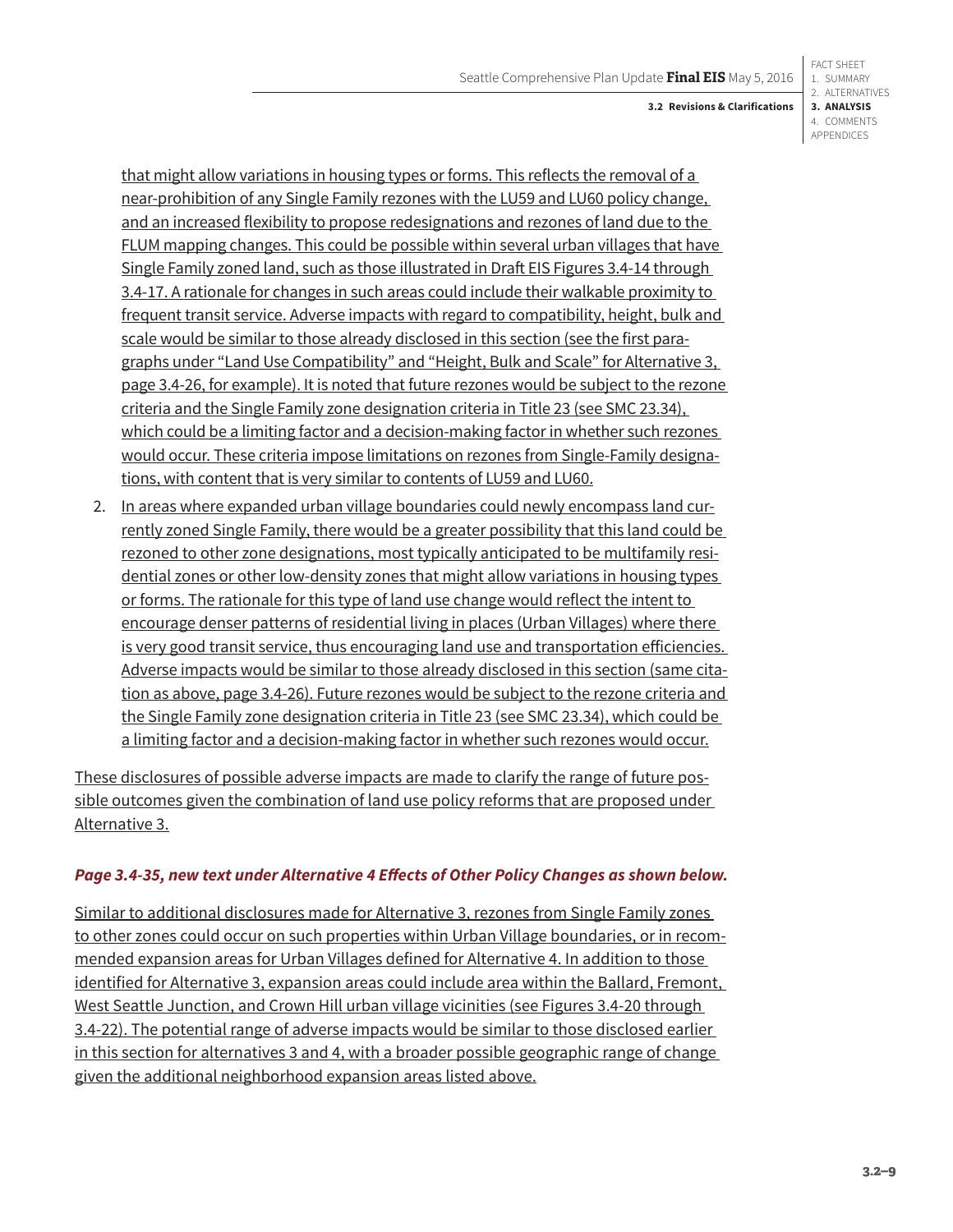# **Draft EIS Section 3.5 Relationship to Plans and Policies**

# *Page 3.5–1, correction due to changes in the Draft Comprehensive Plan as shown below to text.*

• Adjusting the quantitative tree canopy goal in the Environment Element to be consistent with the 2013 Urban Forest Stewardship Plan.

#### *Page 3.5–8, new text following the Comprehensive Plan discussion as shown below.*

# **July 8, 2015 Draft Comprehensive Plan**

On July 8, 2015, the City issued the Draft Comprehensive Plan for public review and comment. Proposed changes in the Draft Comprehensive Plan reflect new local, state and regional policy guidance; incorporate language and editorial changes to policies to increase readability, clarify direction and remove redundancies; add new or updated information since the adoption of the current plan; and address key policy topics raised during the planning process. A summary of each Draft Comprehensive Plan element is provided below. The Shoreline Management and Container Port elements and Neighborhood Plan contents are not proposed for any changes and are not further addressed.

#### **LAND USE AND GROWTH STRATEGY ELEMENTS**

The Land Use and Growth Strategy elements in the Draft Comprehensive Plan guide future land use and development patterns in the City. The Growth Strategy Element is a new element, consisting primarily of goals and policies from the adopted Urban Village Element. In general, the Growth Strategy Element continues and reinforces the City's urban village growth strategy, which accommodates the majority of anticipated housing and employment growth in designated urban centers, urban villages and manufacturing/industrial centers. Major policy topics include planning for growth, urban village strategy, distribution <u>of growth, urban design<sup>1</sup>, and annexation. Updated goal and policy guidance include having</u> strategies that prepare the City for the challenges and opportunities of growth; accommodate 80 percent of the city's growth in designated centers and villages; and that maintain and enhance the city's unique character and sense of place.

Similar to the Growth Strategy Element, the draft Land Use Element also updates and carries forward existing general policy guidance for the Future Land Use Map, land use designations, development standards and incentives. Major policy topics include the Future

<sup>1</sup> Many of the goals and policies from the adopted Urban Design Element have been incorporated into the draft Growth Strategies Element.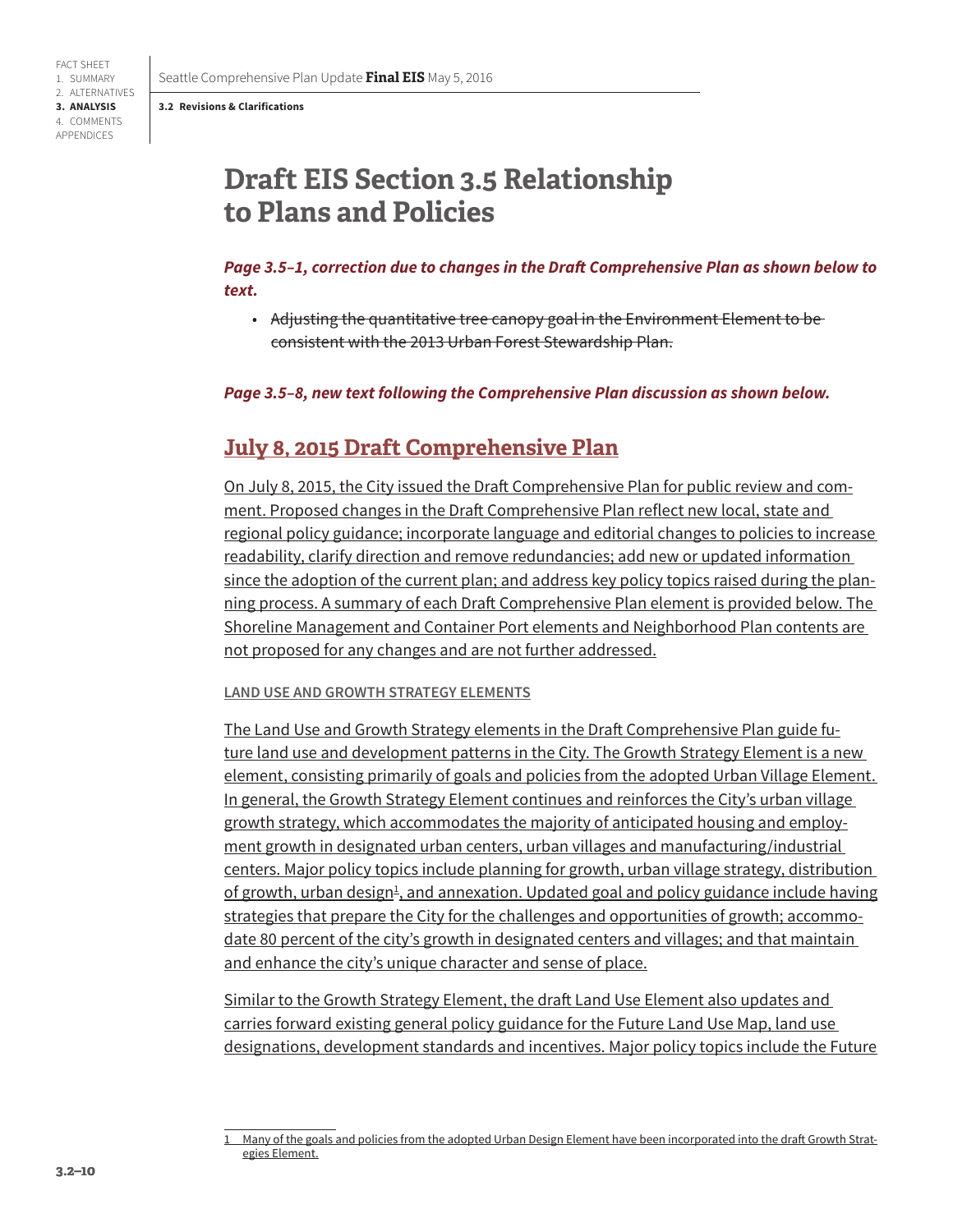FACT SHEET 1. SUMMARY 2. ALTERNATIVES **3. ANALYSIS** 4. COMMENTS APPENDICES

**3.2 Revisions & Clarifications**

Land Use Map, uses and special uses, general development standards, off-street parking, incentives, and land use areas.

Please see also the discussion of the Urban Village Strategy and Land Use elements in Draft EIS Section 3.5.

## **HOUSING**

The purpose of the Housing Element is to establish goals and policies that respond to the housing needs of all Seattleites and contribute to the building of vibrant, resilient, cohesive communities throughout the city.

In general, policy language in the draft Housing Element is consistent with the direction of the current element. Major topics addressed include equal access to housing, supply of housing, diversity of housing, housing construction and design and affordable housing. Updated policy language addresses housing diversity, affordability and displacement. With respect to home ownership, proposed policy guidance promotes financially sustainable strategies to provide homeownership for low-, moderate- and middle income households. It also considers allowing additional housing types in single-family zones that are located inside urban villages.

# **TRANSPORTATION**

The Transportation Element guides transportation investments in the City to equitably serve future residents and support the City's urban village growth strategy. In general, policy language in the draft Transportation Element continues the overall direction of the current element, with updated language to recognize new city priorities and changes to regional and state requirements. Major topic areas include integrating land use and transportation, making the best use of the streets we have, transportation options, environment, supporting a vibrant economy, connecting to the region, operating and maintaining the transportation system, measuring level of service and funding. Updated policy guidance emphasizes that new mobility strategies, focusing beyond the addition of general purpose vehicle capacity must be applied, particularly since adding new lanes to existing arterials in a built-out urban area such as Seattle would have significant financial costs, environmental impacts and community disruption.

Related to this direction, proposed policy guidance establishes the City's intent to consider establishing a level-of-service standard that addresses non-motorized modes. This direction recognizes that widening arterials is not a practical or feasible way of accommodating growth in a mature, developed urban environment (given factors such as space constraints) and is not consistent with the overall goals of the Comprehensive Plan.

For additional description and discussion of the proposed change to level-of-service standards, please see Appendix B.3.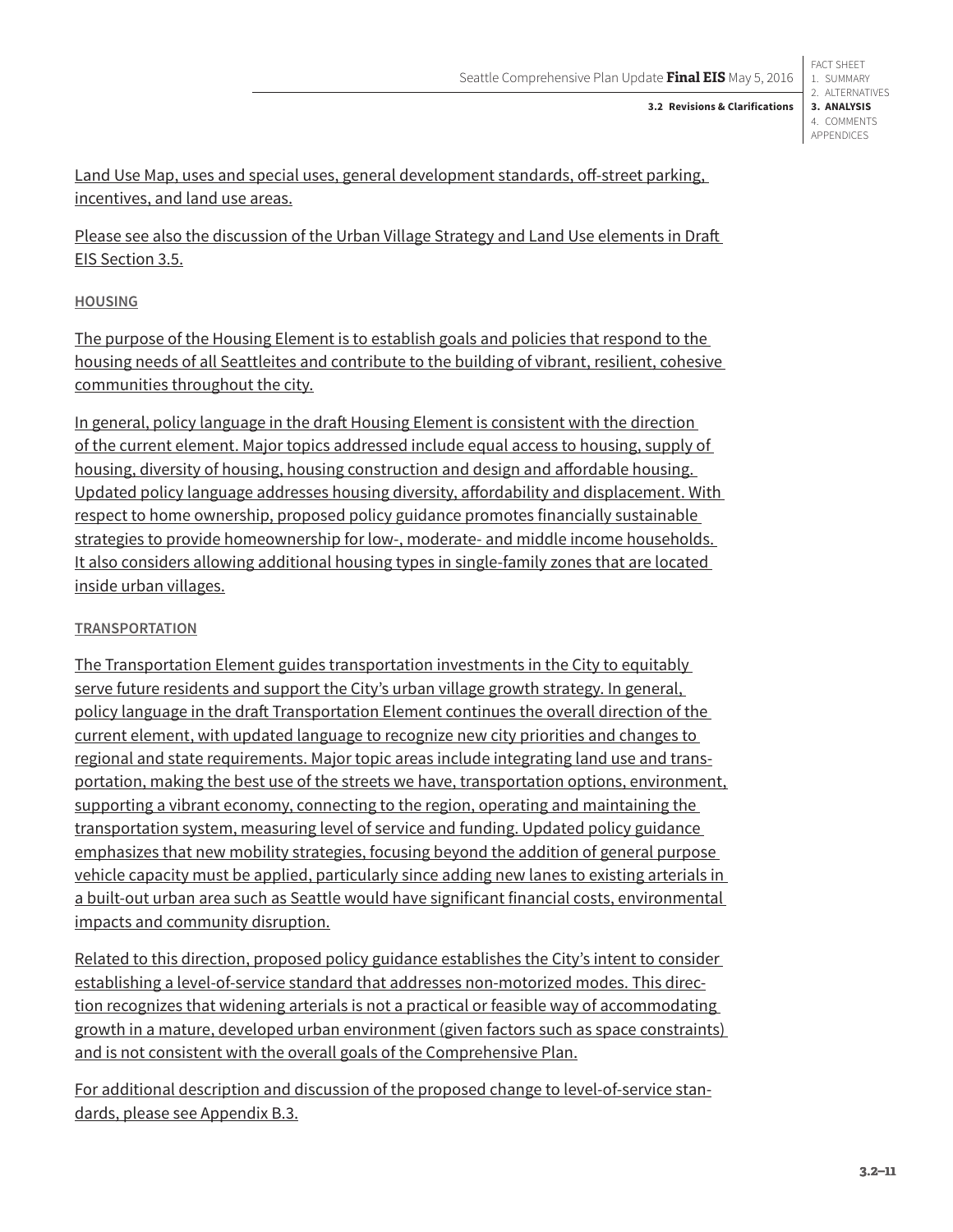Seattle Comprehensive Plan Update **Final EIS** May 5, 2016

#### **3.2 Revisions & Clarifications**

### **CAPITAL FACILITIES & UTILITIES ELEMENTS**

The Capital Facilities and Utilities elements provide guidance for the City's network of capital facilities and utilities. Capital facilities include police and fire stations, transportation, parks, schools, libraries, the Seattle Center, neighborhood service centers, health clinics and City office space. Utilities include power, water, wastewater, stormwater, natural gas, waste management and communications. Capital facilities and utilities are provided by the City and by non-City organizations. While non-City organizations are not required to meet the goals and policies of the Comprehensive Plan, the City works in collaboration with partner agencies through such activities as joint planning, funding support and shared use of City-owned property.

In general, policy language in the draft Capital Facilities and Utilities elements is consistent with the direction of the current elements. It should be noted that the topic of parks and open space, which is addressed in the current Capital Facilities Element, has been moved to a new Parks and Open Space Element in the Draft Comprehensive Plan, see the discussion of this element below. Major policy topics in the Capital Facilities Element include strategic investment, facility operations and maintenance, facility siting, facility design and construction and relationship with non-city entities. Major topics addressed in the Utilities Element include service delivery, utility resource management, utility facility siting and design, coordination within the right-of-way and relationships with non-city utilities. New proposed policy language provides greater emphasis on equitable delivery of services, resiliency, carbon neutral services, energy conservation and affordability.

#### **ECONOMIC DEVELOPMENT**

The draft Economic Development element provides direction about how to maintain and grow Seattle's economy in a way that benefits individuals throughout all income levels, industry sectors and communities. This element indicates that the City will strive to reduce income inequities and to address policies that contribute to or create inequity.

Major policy topics include commercial districts, industry clusters, business climate and entrepreneurial and small business development. New policy guidance focuses on vibrant commercial centers in urban centers and villages, a comprehensive approach to strengthen neighborhood businesses districts, support for technology and innovation entrepreneurs, and promoting local small businesses.

#### **ENVIRONMENT**

The draft Environment element provides policy direction to support the health and sustainability of the natural environment while the City grows. Proposed goals and policies seek to protect the climate and restore the natural environment in ways that can improve human health, create wildlife habitat, generate jobs and reduce the burdens of a degraded environment.

FACT SHEET 1. SUMMARY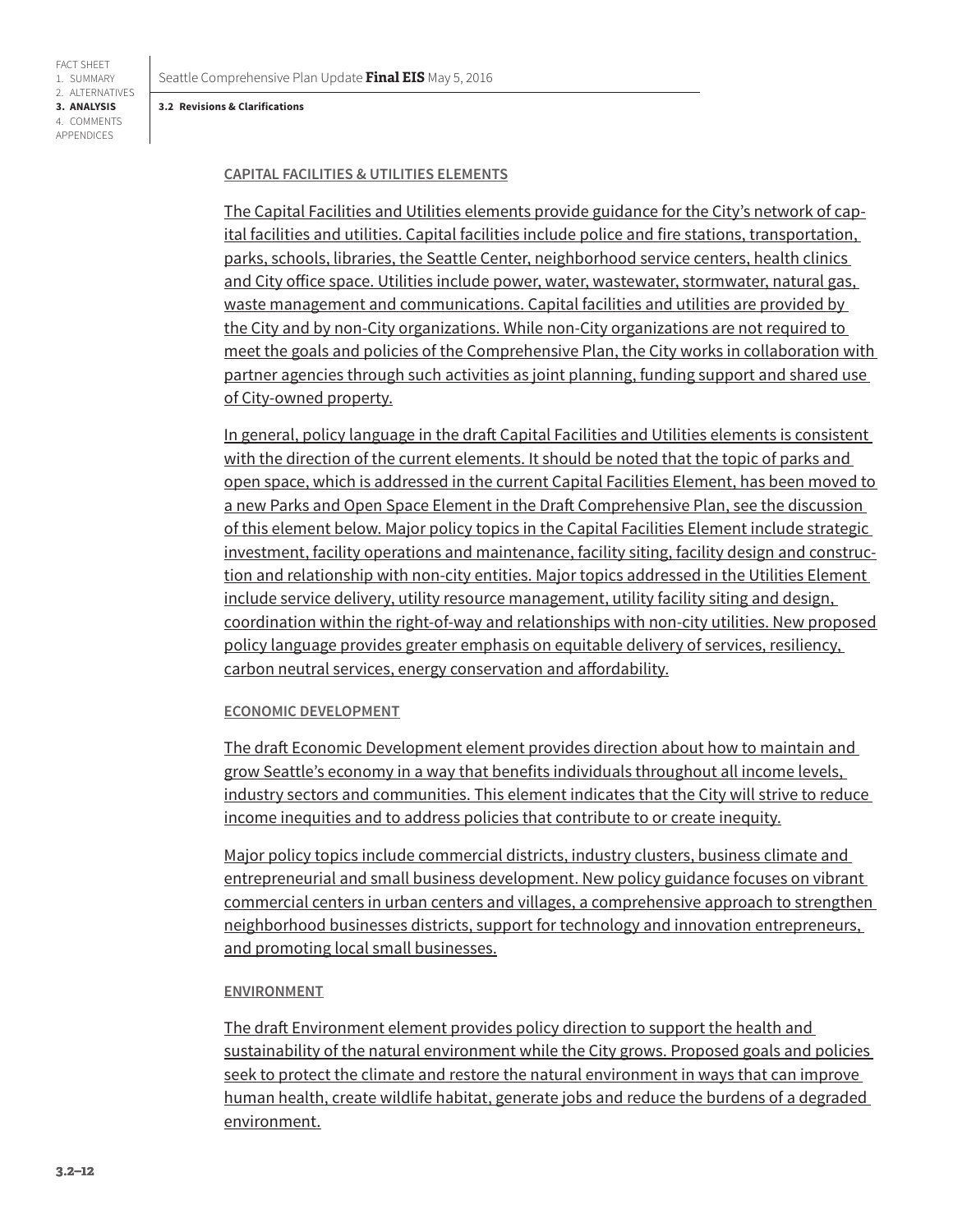#### 1. SUMMARY 2. ALTERNATIVES **3. ANALYSIS** 4. COMMENTS APPENDICES **3.2 Revisions & Clarifications**

FACT SHEET

Major policy topics include the natural landscape, water resources, climate and environmental justice. Consistent with adopted policy, proposed policy guidance would maintain the current 40% tree canopy coverage goal. New policy guidance emphasizes reducing risk and adapting to climate change impacts, ensuring that environmental benefits and burdens are equitably distributed, and considering the costs and benefits of policy options on different communities.

# **PARKS AND OPEN SPACE**

The Parks, Recreation and Open Space Element is a new element that addresses parks and open space in Seattle. The element states that the city-owned park and recreation system comprises about 11 percent of the total city land area. Identified benefits of parks and open space include the potential to improve human health, provide wildlife and vegetation habitat, and contribute to economic vitality.

Major policy topics include access to open space, park activities maintaining park facilities and major open space attractions. Proposed policies seek to provide a variety of outdoor and indoor spaces throughout the city, to identify realistic goals for the City's future open space system, to continue to provide a variety of recreational programming, to maintain safe and welcoming public spaces, and accommodate regional interest in major facilities while respecting the neighboring community. The element recognizes that the City is not the only entity that provides open space in the city and that open space can take a variety of forms. The Plan proposes discontinuing the current numeric goals for open space, but indicates new goals should be developed, which would occur through ongoing parks planning efforts conducted primarily by the Parks Department.

# **ARTS AND CULTURE**

The draft Arts and Culture Element is a new element that incorporates many of the goals and policies from the adopted Cultural Resources Element. The draft element outlines goals and policies related to the arts and cultural and historic preservation and support the expansion of cultural venues, activities, and the arts as Seattle grows.

Major policy topics include public art, creative economy, youth development, cultural space and placemaking, and historic preservation. Draft policy guidance seeks to enhance support for artists, creative professionals and cultural organizations; improve access to arts education; support affordable cultural spaces in all neighborhoods; and preserve assets of historic, architectural, archaeological or social significance. With respect to historic preservation, recommended policy language is intended to maintain or enhance the strength of existing policy guidance through language that is more direct and supportive of cultural and historic preservation than existing plan language.

*Examples of major open space attractions identified in the Draft Comprehensive Plan include the Washington Park Arboretum, Woodland Park Zoo, Kubota Gardens, Seattle Aquarium, Magnuson Park, Olympic Sculpture Park, and Seattle Center.*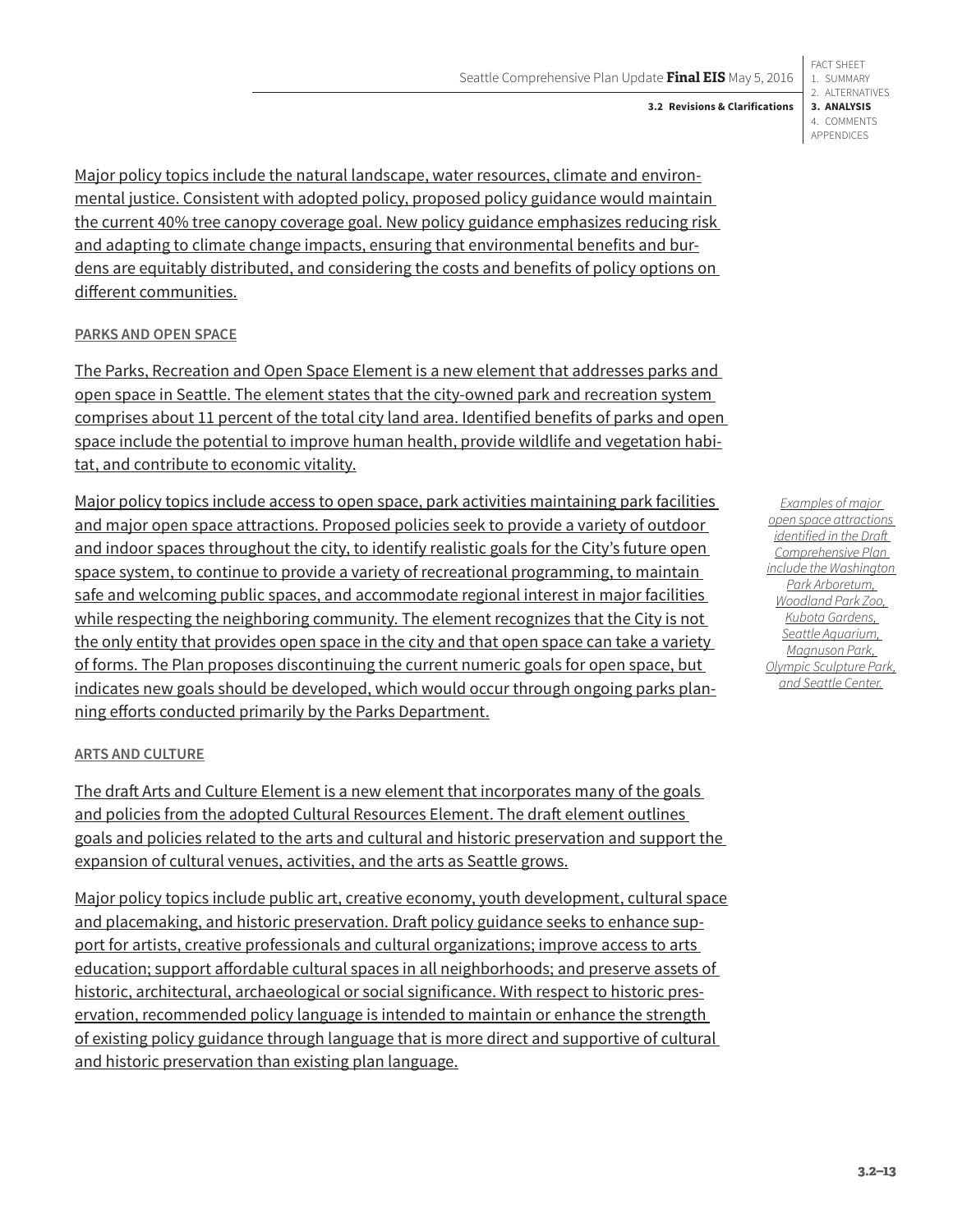FACT SHEET 1. SUMMARY 2. ALTERNATIVES **3. ANALYSIS** 4. COMMENTS APPENDICES

Seattle Comprehensive Plan Update **Final EIS** May 5, 2016

#### **3.2 Revisions & Clarifications**

#### **COMMUNITY WELL-BEING**

The draft Community Well Being Element is a new element that builds from the existing Human Development and Economic Development elements. Draft goals and policies focus on human relationships, educational opportunities, health care, public safety, and cultural diversity.

Major topic areas include supportive and healthy communities; access to food and shelter; healthy growth, aging and lifestyles; lifelong learning; public safety; a multi-cultural city; and coordination of services. New proposed policy guidance would promote activities to increase community participation by young people and older residents, support access to healthy and affordable food for all people, support schools' efforts for culturally competent disciplinary practices, support programs to help people who had dropped out of high school to achieve education and employment goals, and support youth-based job training opportunities.

### **DISCUSSION**

*Core values and principles identified in both the adopted and Draft Comprehensive Plan include race and social equity, economic opportunity and security, environmental stewardship, community and sustainability.*

As summarized above, the Draft Comprehensive Plan update carries forward the urban village strategy, the city's fundamental approach to accommodating anticipated growth. Some of the key goals of the urban village strategy are to accommodate future growth in an orderly and predictable way, promote efficient use of public investments and retain the character of less dense single family neighborhoods outside of urban villages. The Draft Comprehensive Plan builds on this fundamental approach, with policy updates that recognize changed conditions, new information, emerging policy issues and changed state and regional requirements. The Preferred Alternative supports and carries forward these policy goals and directions described in the Draft Plan, and also includes the environmental protection rationales that are described below.

Recognizing that an overall objective of the Comprehensive Plan is to guide future growth and decisions in a manner that reflects the City's core values and fundamental urban village strategy, existing goals and policies focus on measures that eliminate or minimize the potential impacts of growth on the natural and built environment. From a SEPA environmental perspective, the proposed goals and policies will continue this focus and are likely to result in beneficial impacts. No significant adverse impacts are anticipated. In some cases, the potential for adverse impacts would depend on how policies are implemented. Future regulations or other implementing actions may be subject to a separate SEPA environmental review process.

# *Page 3.5-12, new text under the Urban Forest Stewardship Plan discussion clarifying the relationship of the Preferred Alternative to tree cover as shown below.*

Compared to Alternative 4, the Preferred Alternative would expect a greater level of household growth outside of Urban Centers or Urban Villages than any alternative except Alternative 1. This would mean a higher potential to disturb existing trees that may be present in the lower density areas, and thus a higher potential for adverse impacts to trees than Alternative 4, even though City rules with respect to significant trees would continue to apply.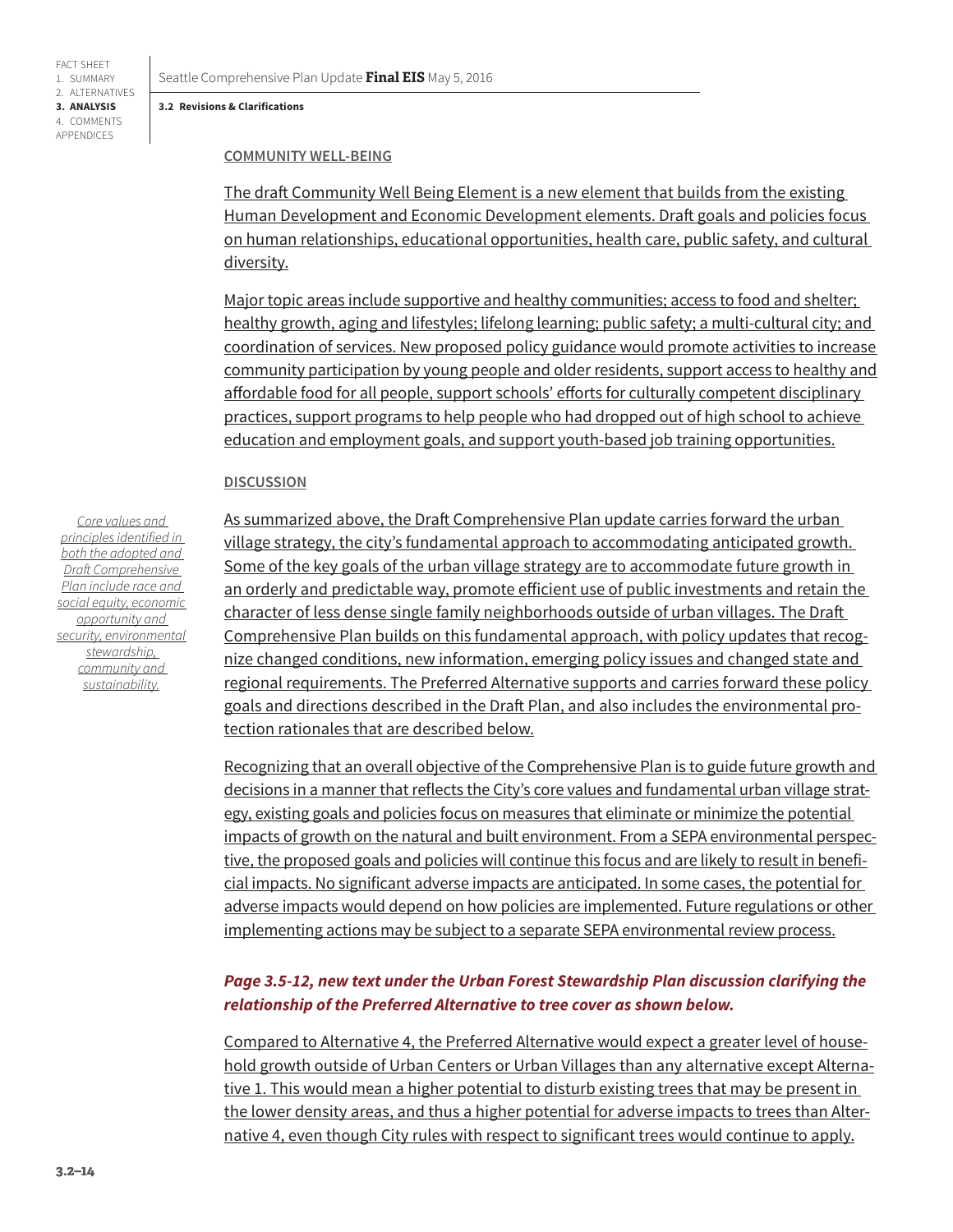FACT SHEET 1. SUMMARY 2. ALTERNATIVES **3. ANALYSIS** 4. COMMENTS APPENDICES

# **Draft EIS Section 3.6 Population, Employment and Housing**

## *Page 3.6–21, corrections as shown below to text.*

Figure 3.6–21 compares the amount of housing growth projected to occur in urban villages with vulnerable populations under each alternative. The share of growth projected for urban villages with vulnerable populations ranges from 22 23 percent of total growth (Alternative 2) to  $32 \underline{34}$  percent of total growth (Alternative  $3 \underline{4}$ ). Also, when comparing the difference between the shares of growth projected for north versus south end urban villages with vulnerable populations, Figure 3.6-22 illustrates that the south end villages of this kind are projected to accept a  $6-7$   $7-8$  percent greater share of residential growth than the north end villages with vulnerable populations (for alternatives 3 and 4), or as much as a  $\pm\theta$  9 percent lesser share of projected growth under Alternative 2. The projected residential growth shares are somewhat more balanced under Alternative 1. These observations generally illustrate how residential growth pressures could be experienced differently across the city depending upon how preferred growth policies are chosen.

# *Draft EIS Figure 3.6–21 on page 3.6–22, corrected as shown below.*



## **Figure 3.6–21** Comparison of projected residential growth in areas with vulnerable populations, by alternative

*Source: Seattle Office of Planning and Community Development, 2016.*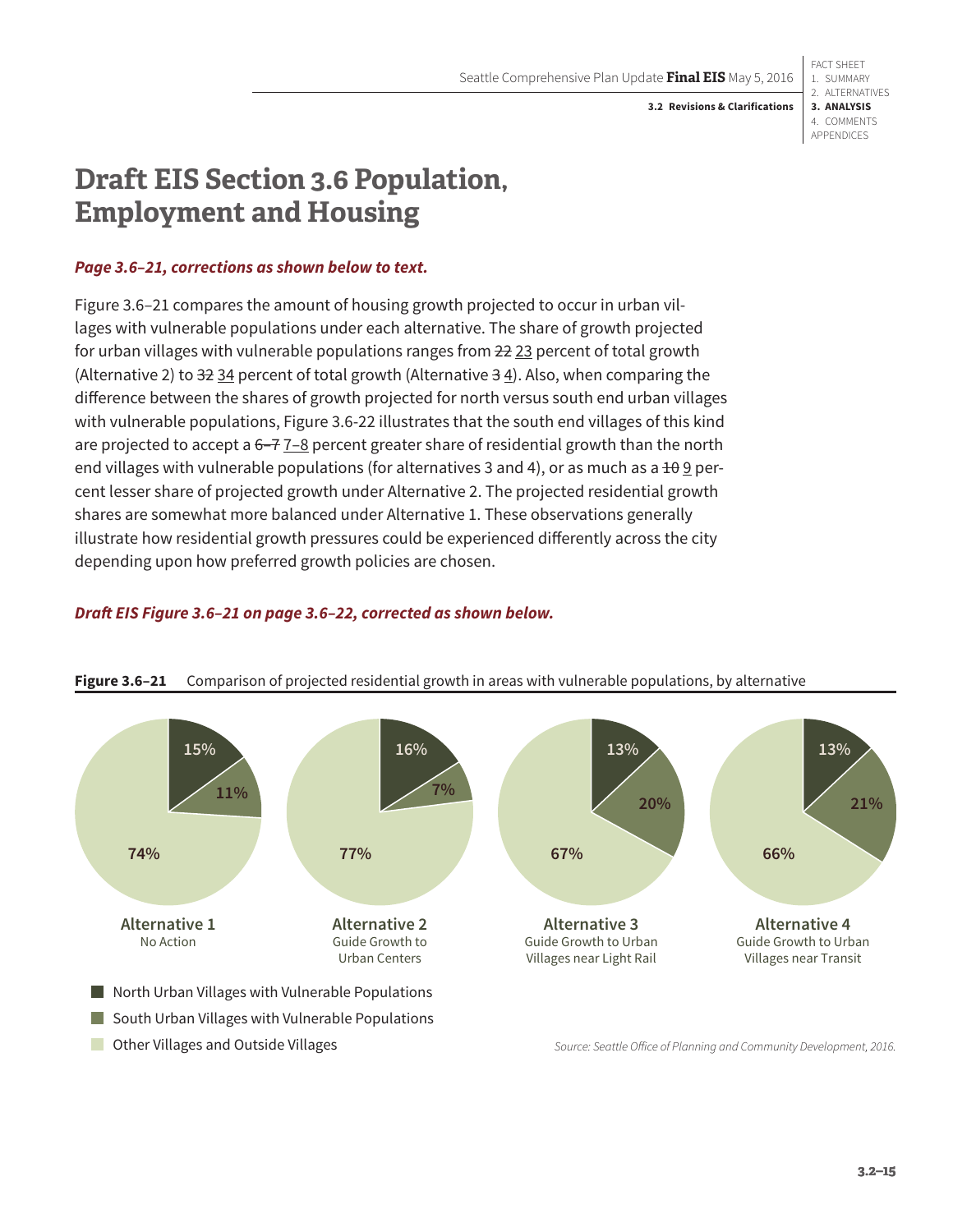Seattle Comprehensive Plan Update **Final EIS** May 5, 2016

#### **3.2 Revisions & Clarifications**

FACT SHEET 1. SUMMARY 2. ALTERNATIVES **3. ANALYSIS** 4. COMMENTS APPENDICES

### *Page 3.6–24, corrections as shown below to text.*

*Displacement of existing residents:* As shown in Figure 3.6–21, the projected growth under Alternative 1 would generate moderate potential for displacement in urban villages with the greatest amount of vulnerable populations, given the identified 25 26 percent share of total residential growth allocated to that kind of urban village. Future housing growth in these urban villages would be relatively evenly divided between North and South Seattle, resulting in moderate potential for displacement in each of these areas, relative to the other alternatives.

#### *Page 3.6–27, corrections as shown below to text.*

*Displacement of existing residents:* Among the alternatives, Alternative 2 would direct the least additional housing growth to those urban villages with the highest risk of displacement impacts on vulnerable populations, a 22 23 percent share of the total as shown in Figure 3.6–21. By concentrating new housing growth in city's densest neighborhoods, Alternative 2 would likely help to relieve development pressure in areas with high potential for displacement. However, this growth potentially affecting vulnerable populations would be more concentrated in the northern areas of the city (16 percent share in northern neighborhoods versus a  $67$  percent share in the southern neighborhoods).

#### *Page 3.6–29, corrections as shown below to text.*

*Displacement of existing residents:* As shown on Figure 3.6–21, Alternative 3 would generate a relatively high potential for displacement of residents in urban villages with the greatest amount of vulnerable populations. With respect to south Seattle neighborhoods of this kind, Alternative 3 would have the second greatest potential for displacement impacts (on par with Alternative 4). This would relate to the intent to emphasize growth in urban villages served by light rail stations.

#### *Page 3.6–31, corrections as shown below to text.*

*Displacement of existing residents:* As shown in Figure 3.6–21, potential for displacement of existing residents in urban villages with the greatest amount of vulnerable populations under Alternative 4 would be relatively high, compared with alternatives 1 and 2, and would be similar to Alternative 3. Alternative 4 would generate the highest potential for displacement impacts both overall and in South Seattle urban villages with the greatest amount of vulnerable populations, although the potential for displacement impacts in similar urban villages in North Seattle would be moderate and only slightly higher than the same as Alternative 3.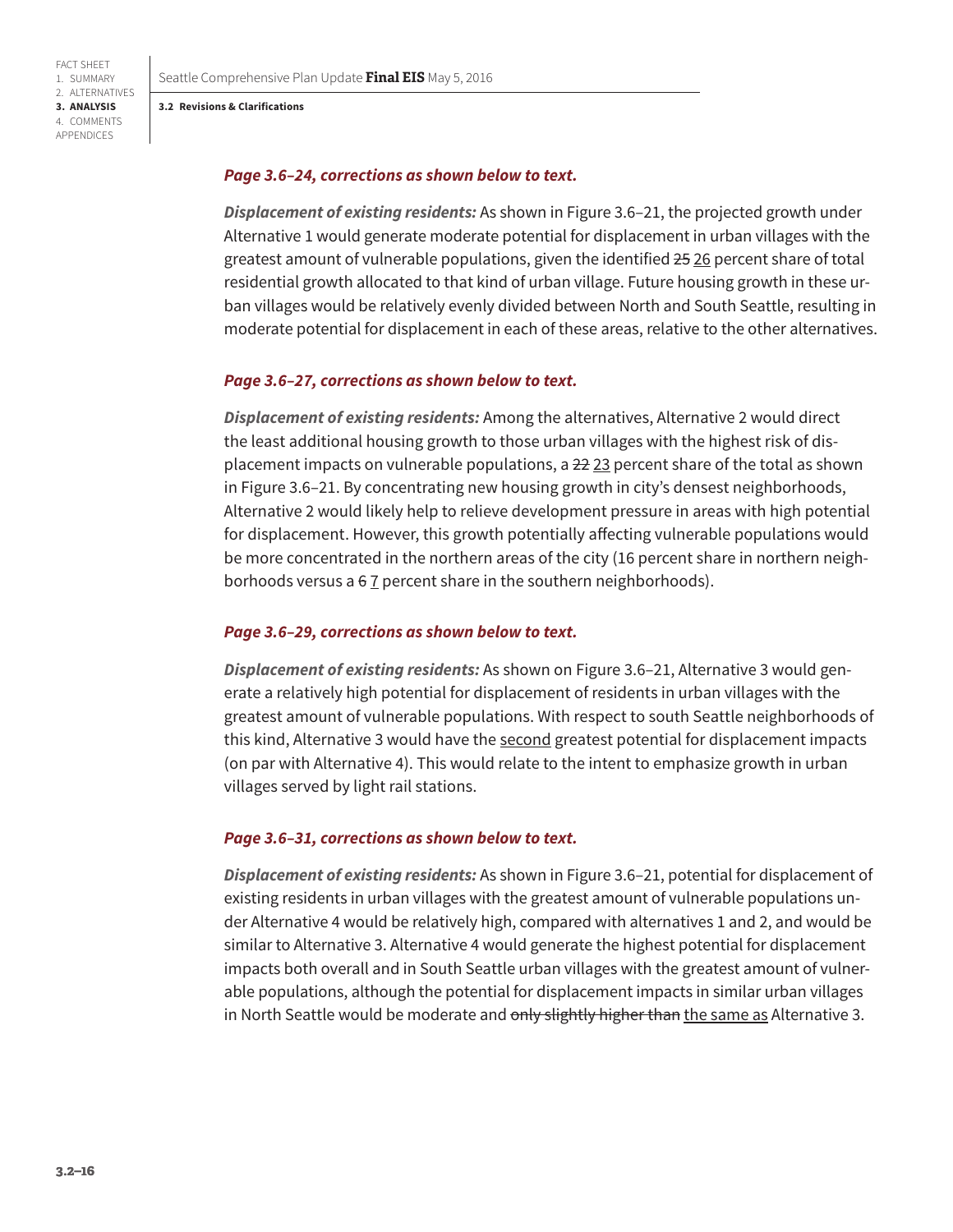FACT SHEET 1. SUMMARY 2. ALTERNATIVES **3. ANALYSIS** 4. COMMENTS APPENDICES

# **Draft EIS Section 3.7 Transportation**

# *Page 3.7–9, corrections as shown below to text.*

Seattle designates certain areas as Restricted Parking Zones (RPZ), as shown in Figure 3.7–7. These zones have time-limited parking available to the public. Residents with eligible addresses can apply for a permit to use the curb parking in their neighborhood without beyond the signed time limits for up to 72 hours maximum. The aim is to balance the parking needs of the public and the residents and ease parking congestion in certain locations. There are 31 zones in Seattle, with an additional 2 zones during University of Washington Husky game days.

# *Page 3.7–46, clarification of Table 3.7–8 title and content in Summary of Impacts as described below.*

A couple of comments on the Draft EIS questioned the contents of Draft EIS Table 3.7–8 largely based on its title. The table was meant to briefly re-cap the analytic findings as to the presence or absence of significant adverse impacts but its title is too general. The table uses check marks to denote the findings of significant adverse parking impacts, but indicates no other significant adverse impacts. This table's title is updated to read "Summary of significant adverse impacts" and its legend is similarly updated to denote presence or absence of "Significant Adverse Impact" or "No Significant Adverse Impact."

# *Page 3.7–51, corrections as shown below to text.*

Potentially significant adverse impacts are identified in this Draft EIS. However, the parking impacts are anticipated to be brought to a less-than-significant level by implementing a range of possible mitigation strategies such as those discussed in Section 3.7.3. While there may be short-term impacts as individual developments are completed (causing parking demand to exceed supply), it is expected that over the long term, the situation would reach a new equilibrium as drivers shift to other modes or to using off-street parking facilities. With implementation of a range of possible mitigation strategies addressing parking impacts. Therefore, no significant unavoidable adverse impacts to transportation and parking are expected.

# **Draft EIS Section 3.8 Public Services**

# *Page 3.8–16, correction to Table 3.8–3 as described below.*

Draft EIS Table 3.8–3, "Significant open space gaps by EIS analysis sector," is corrected for the NE Seattle analysis sector, as follows: in the column headed "Open Space Gap in Over Half of Urban Center or Urban Village" the findings should read "Northgate, University District." This is illustrated in Draft EIS Figure 3.8–11, which correctly showed the University District gap.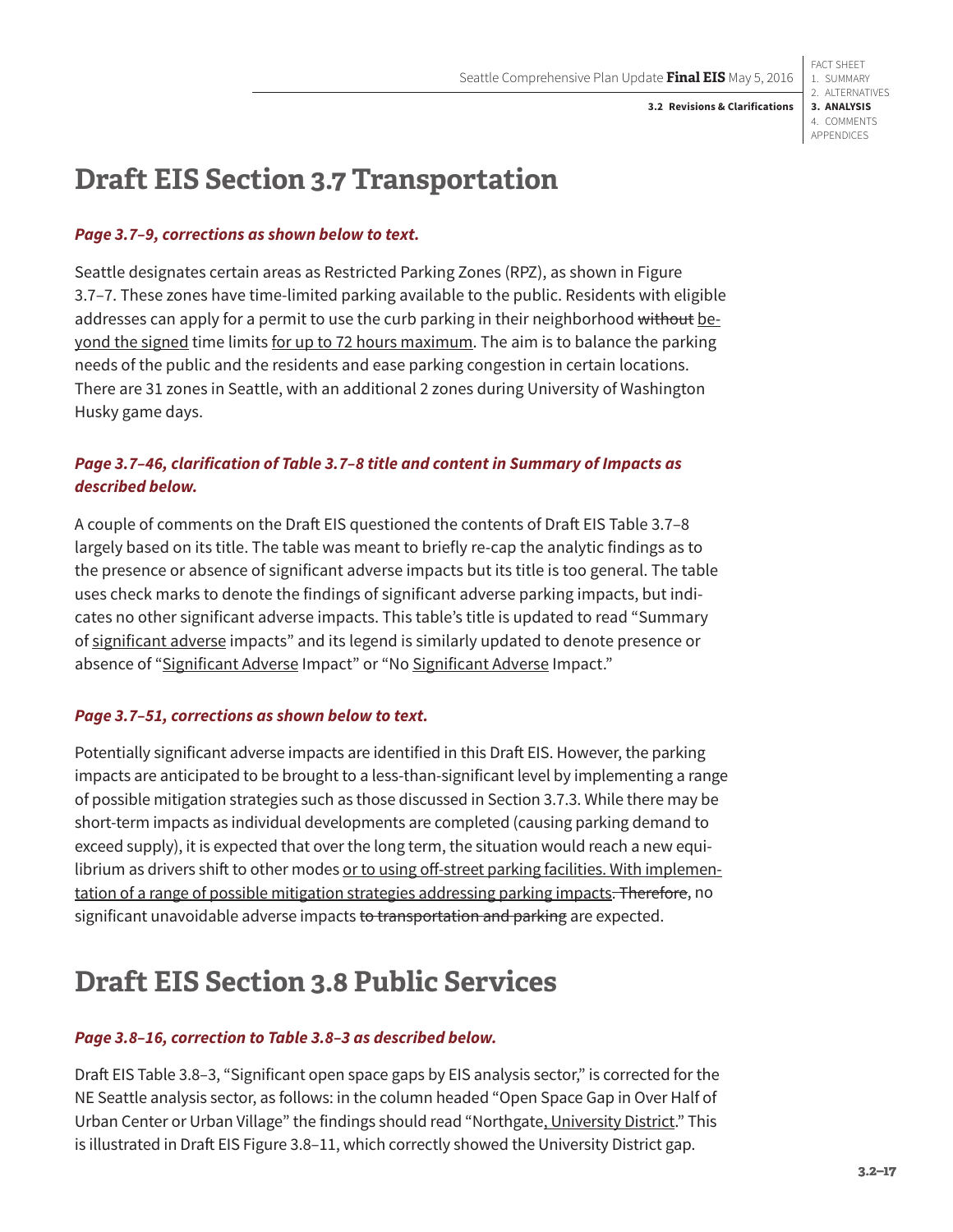# *Page 3.8–27, corrections and new text under Impacts Common to All Alternatives as shown below.*

POverall, the amount of existing Parks land is adequate to serve the projected population and job growth through 2035. However, the distribution of various population and job growth over the 20-year planning period is likely to result in some level of non-significant adverse impacts would generate more demand for parks, recreation facilities and open space across the city. Findings described in the balance of this section for parks and recreation are evaluated as representing adverse environmental impacts but not significant adverse impacts. This reflects an EIS conclusion that possible geographical gaps and shortfalls in amounts of parks/recreation/open space provision that could be present over many years, in comparison to current aspirational goals, would represent an adverse outcome that cannot be ensured to be remedied for all affected portions of the city. However, it must also be noted that discussion in the City's current Comprehensive Plan Element (page 5.6) states a conclusion that "The City currently provides a good citywide system of libraries, parks and recreation facilities which are available and accessible for use by all the City's residents… While additions to these facilities would enhance the City's quality of life, such additions are not necessary to accommodate new households." This statement is likely to remain valid as the city continues to grow over the next 20 years, because of the inherent value and quality of the extensive variety, distribution and size of relevant facilities across the city. Thus, it supports a broader conclusion that impacts of anticipated growth can be addressed by the entire system's capacity and range of available services, and as augmented by SPR's planning and implementing future improvements, without incurring significant adverse impacts upon parks, recreation, and open space.

#### *Page 3.8–28, clarification and new text as shown below.*

Significant When measured against current goals (refer to Draft EIS Table 3.8–2), open space gaps that currently exist in single family areas in Northwest Seattle (Sector 1; Whittier including but not limited to the Greenwood-Phinney Ridge, North Park and Broadview neighborhoods), Northeast Seattle (Sector 2; Wedgewood including but not limited to the Morningside, Jackson Park and Cedar Park neighborhoods), and West Seattle (Sector 6; Beach Drive and Arbor Heights areas) and Southeast Seattle (Sector 8; Beacon Avenue S vicinity) are all likely to could continue under all alternative scenarios, unless additional actions are pursued to address those needs. gaps. SPR will continue to strive through the 20-year planning period to address gaps by seeking to obtain parks and open space and improve them as appropriate.

Similarly, open space gaps in urban centers and villages as shown in Table 3.8–3 could continue unless additional actions are pursued. These include: Downtown, First/Capitol Hill, University District, Northgate, Ballard, Bitter Lake, Fremont, Mount Baker, West Seattle Junction, Greenwood-Phinney Ridge, Morgan Junction and Westwood-Highland Park. Distribu-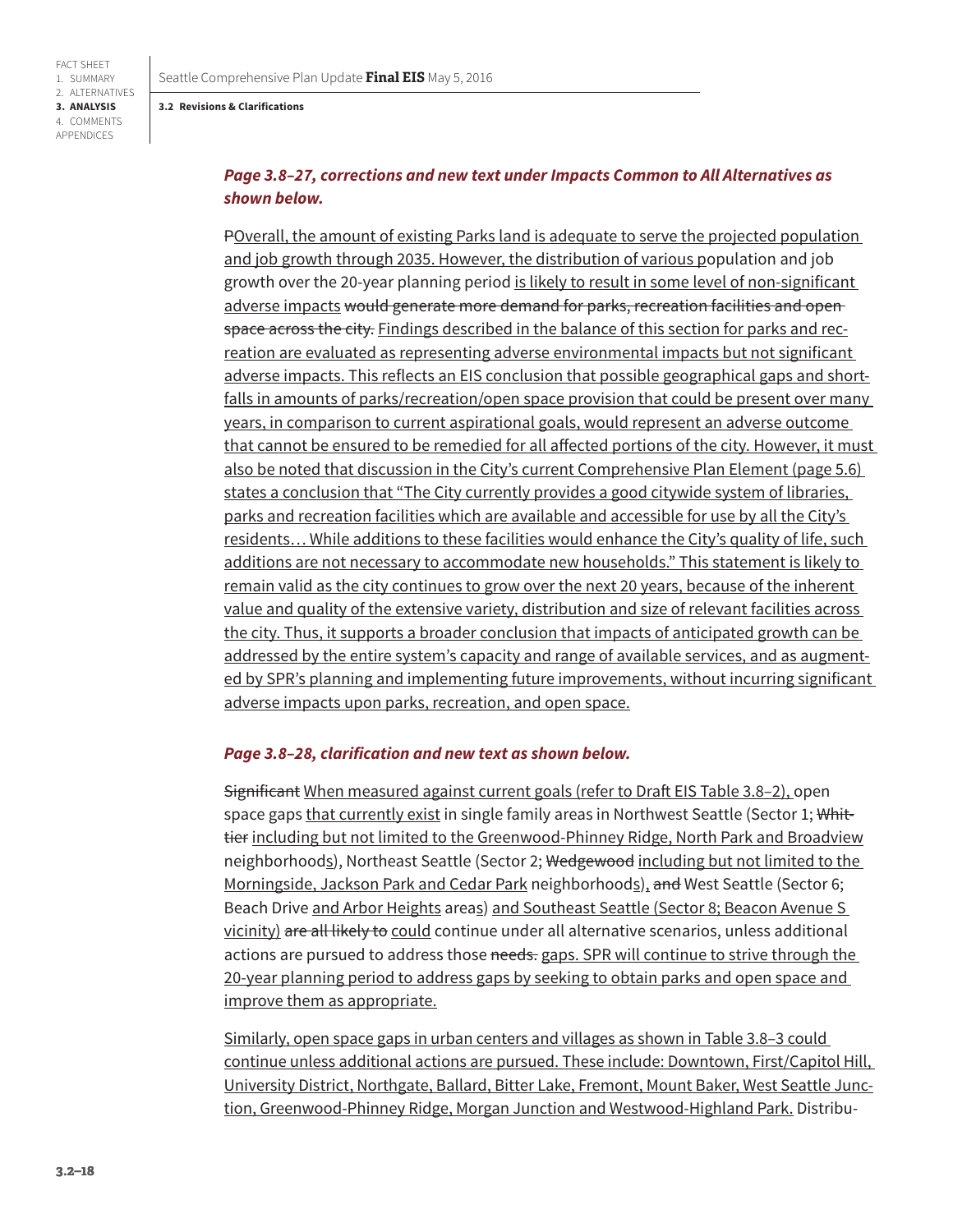FACT SHEET 1. SUMMARY 2. ALTERNATIVES **3. ANALYSIS** 4. COMMENTS APPENDICES

tion goals that are currently not met would probably could continue to be unmet until Parks purchases and develops property in those urban villages. To the extent that future park/open space improvements are made in or near these areas, however, such "gaps" could be reduced over time. SPR will continue to strive through the 20-year planning period to address these "gaps" by seeking to obtain parks and open space and improve them as appropriate.

It should be noted that these analytic findings are made in comparison to expressions of City parks goals that were present prior to Draft EIS publication and continue to be present within the latest 2015 version of the Comprehensive Plan. However, the proposed Comprehensive Plan (Policy P1.2) implies that priorities and level-of-service standards will be updated with respect to parks and open space in the *Park Development Plan*. Seattle Parks and Recreation (SPR) will begin work on this functional plan in 2016. This sort of refinement of goals, policies and objectives is a necessary step to best direct the City's parks/open space planning efforts, and it reflects an intent to maintain effective policy guidance by the Comprehensive Plan in this functional planning category. It is acknowledged, however, that exact content of new parks/open space planning goals, both in quantitative and qualitative terms, are not defined at this time. When proposed, they may be subject to future SEPA review.

# *Page 3.8–29, correction as shown below to text.*

See discussion under Impacts Common to All Alternatives on page 3.8–27. Under Alternative 1 (No Action), the projected growth levels across the city would be distributed in a manner comparable to growth patterns over the last twenty years. The discussion under Impacts Common to All Alternatives addresses areas with potentially significant identified adverse impacts.

# *Page 3.8–33, correction as shown below to text.*

Although future growth over twenty years would contribute to increased demand for services and certain facilities from these service providers, and each has already-identified needs that the City anticipates addressing in coming years, the alternatives evaluated in this EIS would largely avoid generating significant adverse impacts. Thus, no proposed mitigation strategies are defined. Future growth could cause adverse impacts relating to the availability or distribution of park/recreation facilities/amenities and open space in certain areas of the city. Mitigation strategies for parks/recreation are proposed, to address the identified range of potentially significant adverse impacts.

"Other Possible Mitigation Strategies" are also included below to offer advisory guidance on actions that could be taken to support improvements that would address existing conditions that could be remedied by a combination of continued departmental management choices and execution of improvements fitting within capital improvement funding capabilities.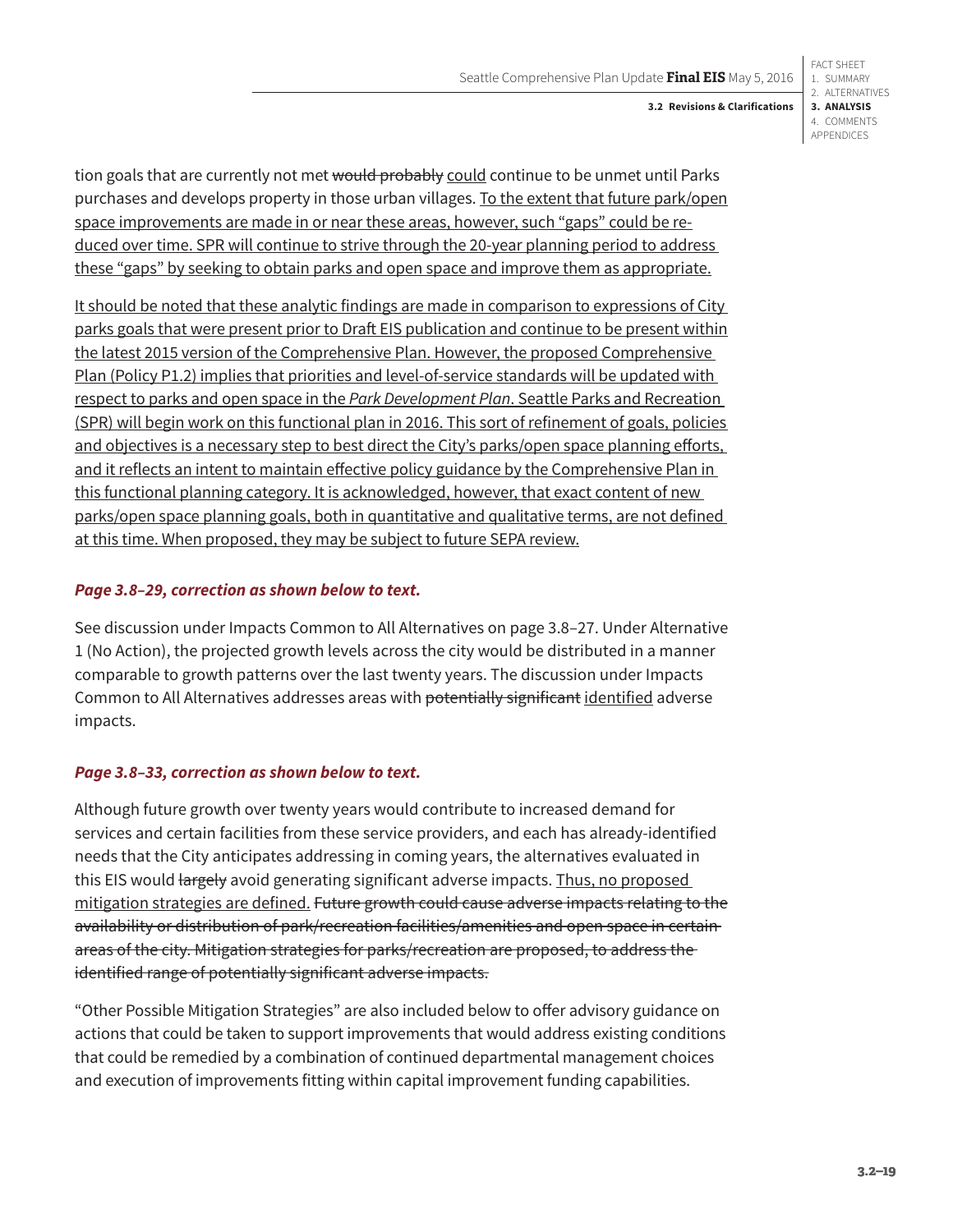Seattle Comprehensive Plan Update **Final EIS** May 5, 2016

#### **3.2 Revisions & Clarifications**

Each of the service providers studied here actively manages how its operations and facilities are allocated to serve its customers. However, their responsiveness and ability to deliver services in certain ways could potentially be constrained due to funding availability when competing for available resources to provide capital improvements, or when City decision makers decide how to allocate the available resources among potential improvements.

# **Proposed Mitigation Strategies**

Given that future growth across the city would continue to generate additional demands upon parks/recreation and open spaces in relation to its per-capita goals, Parks would strive through the 20-year planning period to address possible shortfalls by continuing to leverage funds allocated in the Park District to match state funding grants. The areas identified with outstanding needs include the following:

- *Urban Centers:* Downtown, First/Capitol Hill, Northgate and South Lake Union
- *Hub Urban Villages:* Ballard, Bitter Lake, Fremont, Mount Baker and West Seattle **Junction**
- *Residential Urban Villages:* Greenwood-Phinney Ridge, Morgan Junction, Westwood-Highland Park and portions of Mount Baker and 23rd & Union-Jackson Urban Villages in the vicinity of the future I-90/East Link light rail station
- *Other Neighborhoods:* Whittier, Wedgewood and Beach Drive

# **Other Possible Mitigation Strategies**

**PARKS AND RECREATION**

• Update Comprehensive Plan and *Park Development Plan* goals and policies related to the acquisition of new park lands and development of usable open space within existing parks.

#### *Page 3.8–34, correction as shown below to text.*

**FIRE AND EMERGENCY SERVICES**

- The Fire Department could take steps to obtain funding for and construction of a new fire station in South Lake Union.
- The Fire Department could take steps to address additional equipment assignment and/or other changes to address possible operational challenges identified as possibly present at the Broadview-Bitter Lake-Haller Lake fire stations under existing conditions.
- When siting new fire stations, the Fire Department should coordinate with SDOT to take into consideration roadway design and possible increased traffic congestion that could affect response times.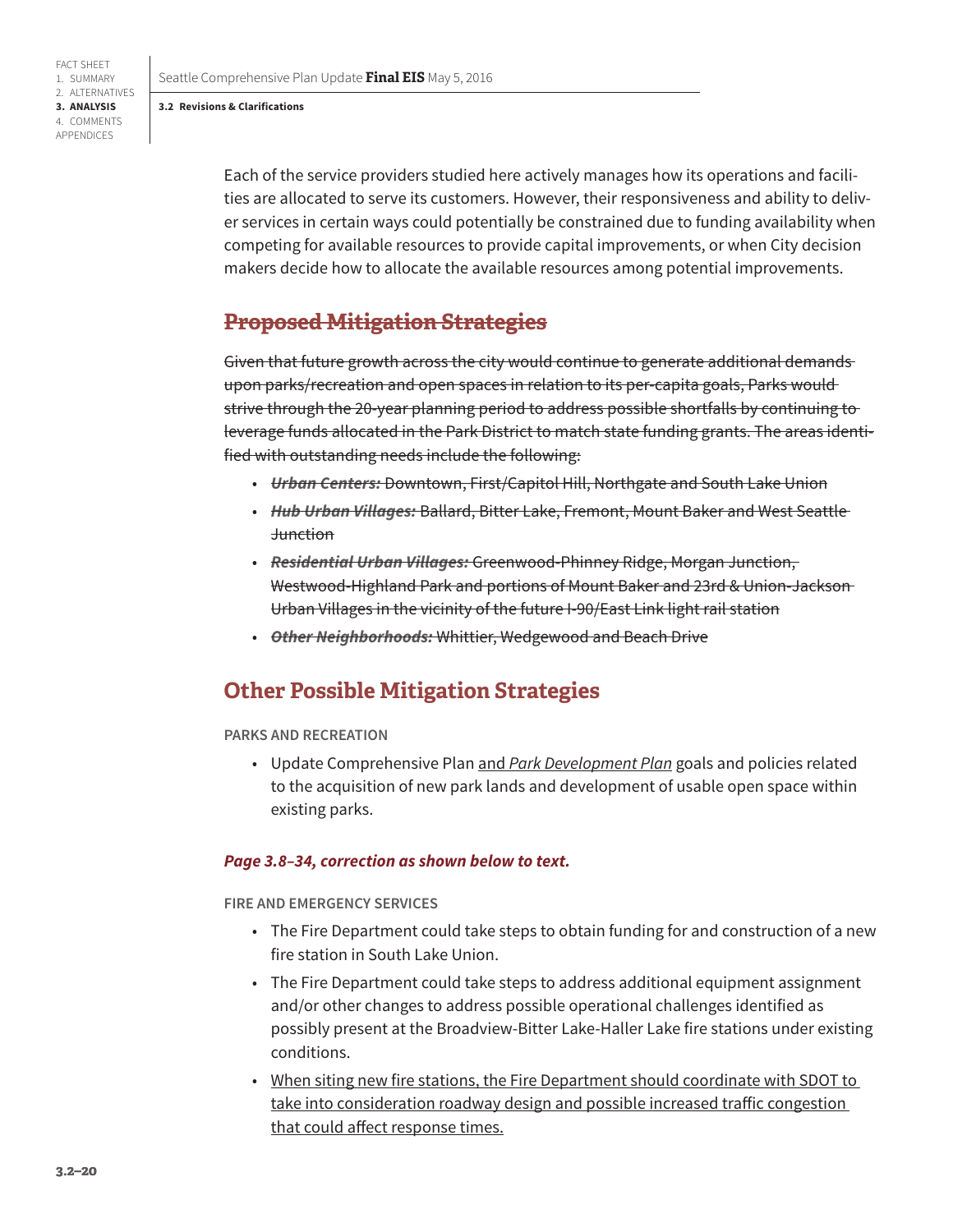# **Draft EIS Section 3.9 Utilities**

# *Page 3.9–10, corrections as shown below to text.*

## **Separated Sewers**

Under all scenarios, including Alternative 1 (No Action), development could result in greater demands on the local sewer collection system, the downstream conveyance and the treatment facilities. Increased sewer flow is related to increased water consumption. There would be a greater overall need for sewage capacity with increased density, but no significant adverse location-specific impacting conditions are identified in this review. Potential impacts to specific locations may be identified during plan review for individual projects. These potential impacts would be mitigated through developer-installed sewer improvements as described in the Existing Management Strategies section of Draft EIS Section 3.9.

## **Separated Drainage**

Under all scenarios, including Alternative 1 (No Action), future development would result in increased flow and/or improvements to portions of the drainage system. Increases in peak flow and total runoff caused by conversion of vegetated land area to impervious surfaces would create increased demand on drainage system capacity be managed by developer installed stormwater controls, but therefore no significant adverse location-specific impacting conditions are identified in this review. Potential impacts to specific locations may be identified during plan review for individual projects. These potential impacts would be mitigated through developer installed on-site stormwater management facilities and developer storm drain improvements as described in the Existing Management Strategies section of Draft EIS Section 3.9.

# *Page 3.9–12, corrections as shown below to text.*

## **SPU—WATER**

*Water System Planning.* Water supplies are assessed every 6 years as part of the *Water System Plan* updates. The most recent *Water System Plan* update forecasts water demand to remain below current yield well beyond 2040. The *Water System Plan* analysis included review of three climate change scenarios and determined that these scenarios would have little to no cost impacts (SPU 2012).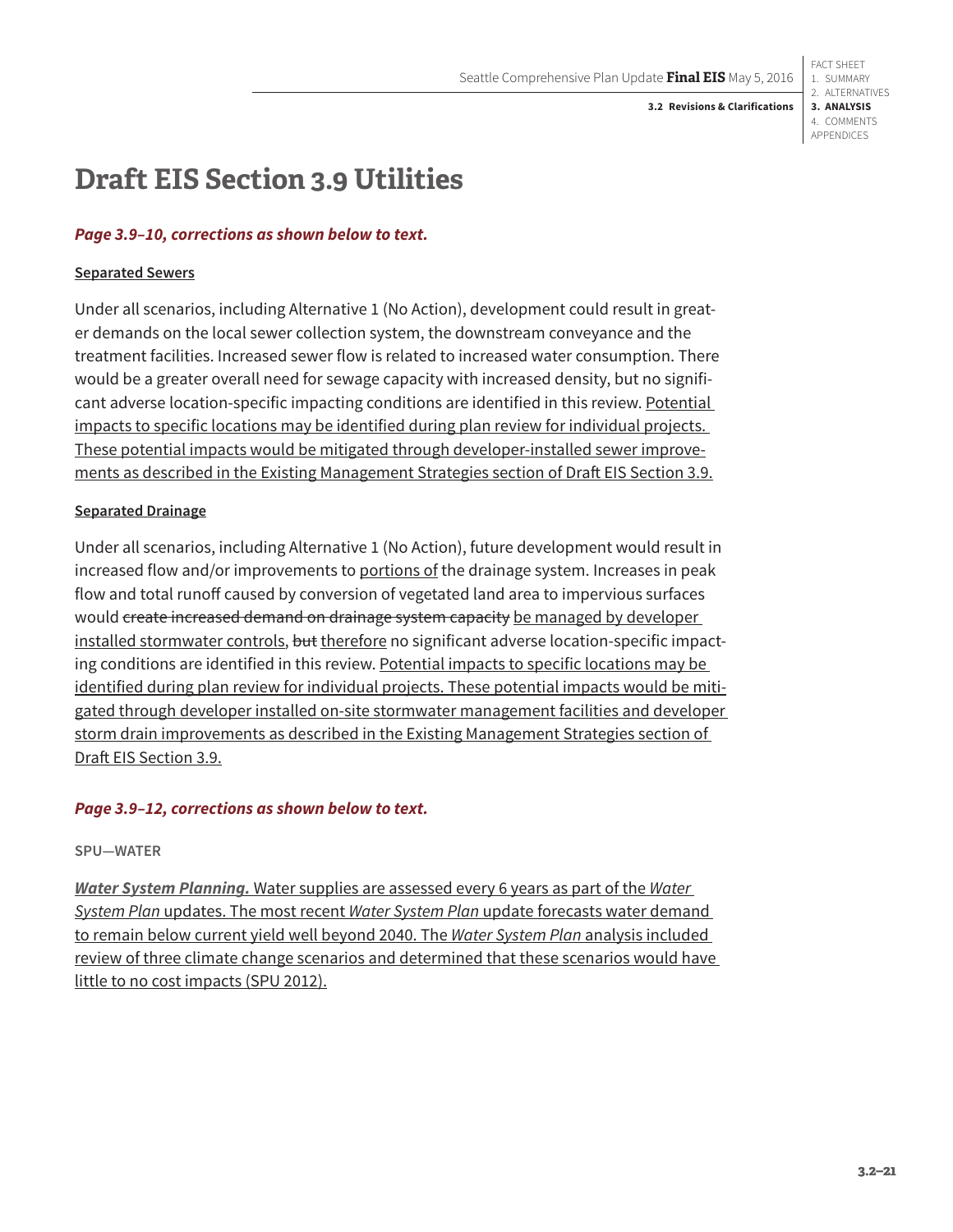FACT SHEET 1. SUMMARY

**3. ANALYSIS** 4. COMMENTS APPENDICES

### *Pages 3.9–12 and 3.9–14, corrections as shown below to text.*

#### **SPU—SEWER AND DRAINAGE**

*Sewer Treatment Planning*. Sewage treatment is provided by King County Wastewater Treatment Division (WTD). King County WTD assesses treatment capacity as part of the *Regional Wastewater Services Plan* Comprehensive Reviews. Capital needs are identified during each review to accommodate forecasted demand. The 2013 Comprehensive Review analyzed flow projections through 2060.

*Developer Sewer Improvements.* In areas that are not designated as capacity constrained, developers are required to demonstrate that the downstream system has sufficient capacity for additional flow. Some parts of the City are served by sewers that are less than 12-inch diameter, see Figure 3.9–7. These areas are likely at or near their capacity and downstream pipes from new development would have to be upgraded to a minimum 12-inch diameter. Improvements to selected flow lines would be identified as development occurs. These improvements are identified through plan review and paid for by developers. Redevelopments may also reduce per-capita sewer demand, as newer, low- or no-flow plumbing fixtures and equipment replaces older, less efficient, installations. Over the last 25 years sewer base flows with the City's sewer system have decreased even as population has increased, due to reductions in potable water usage (SPU 2015b). These practices will help reduce the overall impact to the wastewater system.

## *Page 3.9–14, corrections as shown below to text.*

*Seattle Stormwater Code.* Current stormwater regulations require new development and redevelopment to mitigate new impervious surfaces and pollution generating surfaces with flow control and/or water quality treatment. City of Seattle stormwater regulations protect people, property and the environment from damage caused by stormwater runoff. The stormwater codes satisfy the City's obligation to comply with Washington State Municipal Stormwater Permit—National Pollutant Discharge Elimination System (NPDES) Permit, issued by the Washington State Department of Ecology.

City and State regulations now require on-site stormwater management. Redevelopment of properties that were previously developed without stormwater flow control and treatment facilities must reduce runoff and non-point source pollution to at or below current levels. On-site stormwater management practices include: retaining existing trees, planting new trees, amending soils to restore soil infiltration and water holding, reducing impervious surfaces, and installing facilities to store and infiltrate stormwater runoff (SPU 2015a). The stormwater regulations address how stormwater from development needs to be controlled and treated using on-site stormwater management including green stormwater infrastructure (GSI) and other measures. The City code also identifies erosion control requirements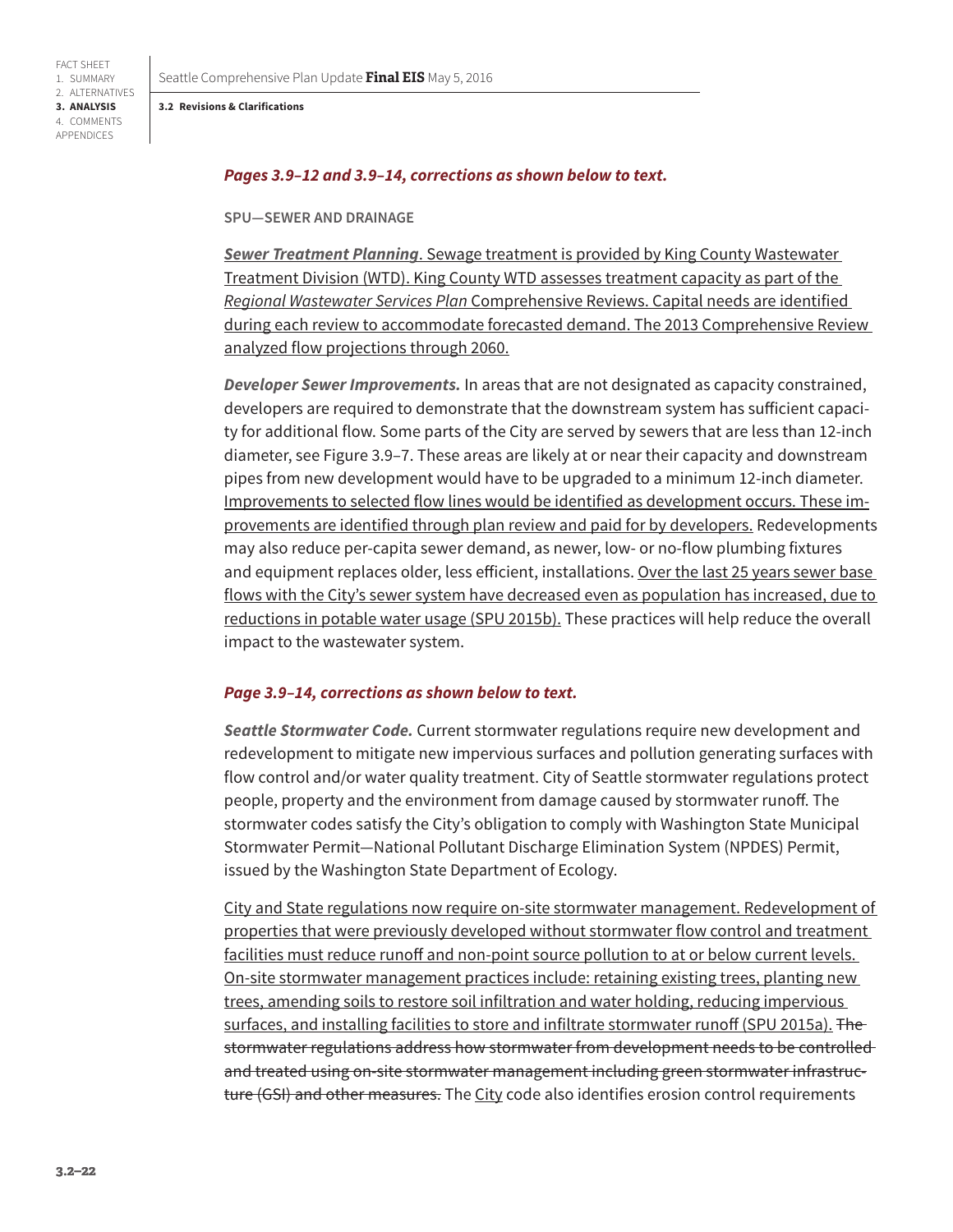for construction and grading activities. The erosion control, flow control and treatment requirements help to maintain or improve the conditions of the downstream system and discharge location and reduce the overall impact of development. Cumulatively it is anticipated that as properties in the City are redeveloped stormwater runoff and transport of pollutants to streams, lakes and the combined sewer system will decrease. New developmentthat complies with these regulations, standards and practices will help reduce the overall impact to the drainage system. Redevelopment that replaces existing impervious surface and provides flow control can reduce runoff rates even below current levels.

# *Pages 3.9–14 and 3.9–15, corrections as shown below to text.*

*Advanced Meter Infrastructure.* In 2016, Seattle City Light will complete begin deployment of Advanced Meter Infrastructure to replace the existing manually read analog meters.

*Capital Project and Resource Planning.* Seattle City LightSCL's Six-Year *Strategic Business Plan* (updated every two years) and state-mandated *Integrated Resource Plan* (updated every two years) provides the utility the capacity to establish a roadmap for insuring adequate retail revenue, and necessary physical infrastructure and energy resources to meet the City's demand due to projected economic or population growth (SCL 2014a).

As part of the *Integrated Resource Plan*, SCL continues to track the impacts of climate change. SCL is also developing a *Climate Change Vulnerability Assessment and Adaptation Plan* for the utility. As results of these research projects become available, they will be included in the *Integrated Resource Plan* and updates to the *Adaptation Plan* (SCL 2014b).

Taking into account anticipated conservation measures, overall demand growth is forecast to average 0.4 percent annual growth through 2035 (SCL 2015). SCL is continually seeking out new renewable resources in the region and acquires them to meet customers' needs for safe, reliable, clean energy. Recent acquisitions include biomass and landfill gas.

# **Draft EIS Chapter 4.0 References**

# *Page 4–4, corrections as shown below to text.*

- Seattle City Light (SCL). 2014a. *2015–2020 Strategic Plan Updates.* [http://www.seattle.gov/](http://www.seattle.gov/light/stratplan/) [light/stratplan/](http://www.seattle.gov/light/stratplan/).
- Seattle City Light (SCL). 2014b. *2014 Integrated Resource Plan*. [http://www.seattle.gov/light/](http://www.seattle.gov/light/news/issues/irp/) [news/issues/irp/](http://www.seattle.gov/light/news/issues/irp/).
- Seattle City Light (SCL). 2015. *Integrated Resource Plan Process*. [http://www.seattle.gov/](http://www.seattle.gov/light/news/issues/irp/) [light/news/issues/irp/.](http://www.seattle.gov/light/news/issues/irp/)